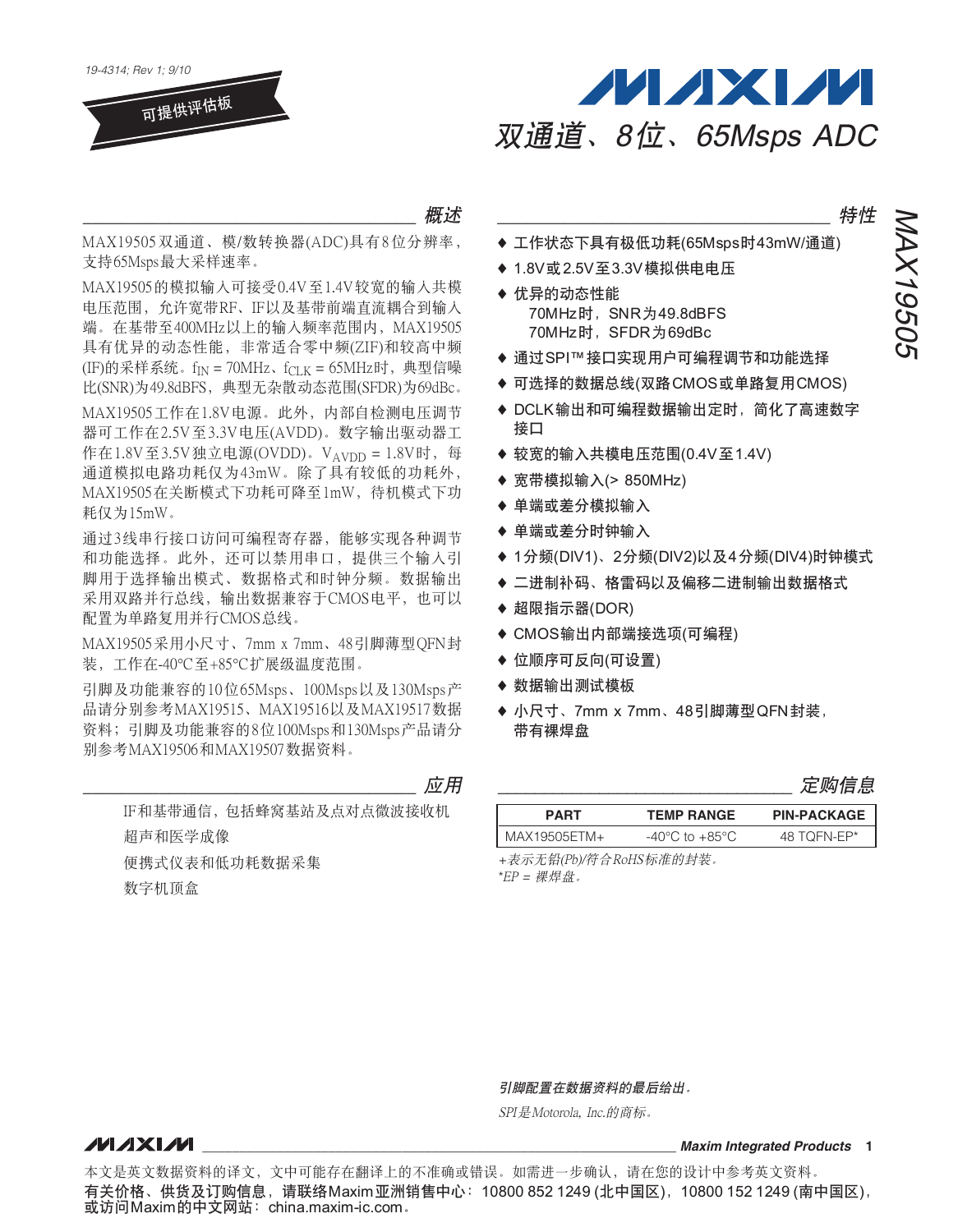### **ABSOLUTE MAXIMUM RATINGS**

| CMA, CMB, REFIO, INA+, INA-, INB+,                      |  |
|---------------------------------------------------------|--|
|                                                         |  |
| CLK+, CLK-, SYNC, SPEN, CS, SCLK, SDIN                  |  |
| to GND -0.3V to the lower of (VAVDD + 0.3V) and $+3.6V$ |  |
| DCLKA, DCLKB, D7A-D0A, D7B-D0B, DORA, DORB              |  |
| to GND-0.3V to the lower of (Vovpp + 0.3V) and $+3.6V$  |  |

| Continuous Power Dissipation ( $T_A = +70^{\circ}C$ )<br>48-Pin Thin QFN, 7mm x 7mm x 0.8mm |  |
|---------------------------------------------------------------------------------------------|--|
| (derate 40mW/°C above +70°C)3200mW                                                          |  |
| Operating Temperature Range 40°C to +85°C                                                   |  |
|                                                                                             |  |
|                                                                                             |  |
| Lead Temperature (soldering, 10s)+300°C                                                     |  |
|                                                                                             |  |

Stresses beyond those listed under "Absolute Maximum Ratings" may cause permanent damage to the device. These are stress ratings only, and functional operation of the device at these or any other conditions beyond those indicated in the operational sections of the specifications is not implied. Exposure to absolute maximum rating conditions for extended periods may affect device reliability.

### **ELECTRICAL CHARACTERISTICS**

(V<sub>AVDD</sub> = V<sub>OVDD</sub> = 1.8V, internal reference, differential clock, V<sub>CLK</sub> = 1.5Vp<sub>-</sub>p, f<sub>CLK</sub> = 65MHz, A<sub>IN</sub> = -0.5dBFS, data output termination = 50Ω, T<sub>A</sub> = -40°C to +85°C, unless otherwise noted. Typical values are at T<sub>A</sub> = +25°C.) (Note 1)

| <b>PARAMETER</b>                                  | <b>SYMBOL</b>         | <b>CONDITIONS</b>                                                 | <b>MIN</b> | <b>TYP</b> | <b>MAX</b> | <b>UNITS</b> |  |
|---------------------------------------------------|-----------------------|-------------------------------------------------------------------|------------|------------|------------|--------------|--|
| <b>DC ACCURACY</b>                                |                       |                                                                   |            |            |            |              |  |
| Resolution                                        |                       |                                                                   |            | 8          |            | <b>Bits</b>  |  |
| Integral Nonlinearity                             | <b>INL</b>            | $f_{IN} = 3MHz$                                                   | $-0.3$     | ±0.0       | $+0.3$     | <b>LSB</b>   |  |
| Differential Nonlinearity                         | <b>DNL</b>            | $f_{IN} = 3MHz$                                                   | $-0.3$     | ±0.1       | $+0.3$     | <b>LSB</b>   |  |
| Offset Error                                      | 0E                    | Internal reference                                                | $-0.4$     | $\pm 0.1$  | $+0.4$     | %FS          |  |
| Gain Error                                        | GE                    | External reference = 1.25V                                        | $-1.5$     | $\pm 0.3$  | $+1.5$     | %FS          |  |
| ANALOG INPUTS (INA+, INA-, INB+, INB-) (Figure 3) |                       |                                                                   |            |            |            |              |  |
| Differential Input-Voltage Range                  | <b>VDIFF</b>          | Differential or single-ended inputs                               |            | 1.5        |            | $V_{P-P}$    |  |
| Common-Mode Input-Voltage<br>Range                | <b>V<sub>CM</sub></b> | (Note 2)                                                          | 0.4        |            | 1.4        | $\vee$       |  |
|                                                   |                       | Fixed resistance, common mode, and<br>differential mode           |            | >100       |            | $k\Omega$    |  |
| Input Resistance                                  | R <sub>IN</sub>       | Differential input resistance, common mode<br>connected to inputs |            | 4          |            |              |  |
| Input Current                                     | <b>I</b> IN           | Switched capacitance common-mode input<br>current, each input     |            | 35         |            | μA           |  |
| Input Capacitance                                 | CPAR                  | Fixed capacitance to ground, each input                           |            | 0.7        |            |              |  |
|                                                   | <b>CSAMPLE</b>        | Switched capacitance, each input                                  |            | 1.2        |            | pF           |  |
| <b>CONVERSION RATE</b>                            |                       |                                                                   |            |            |            |              |  |
| Maximum Clock Frequency                           | <b>f</b> CLK          |                                                                   | 65         |            |            | <b>MHz</b>   |  |
| Minimum Clock Frequency                           | fCLK                  |                                                                   |            |            | 30         | <b>MHz</b>   |  |
| Data Latency                                      |                       | Figures 9, 10                                                     |            | 9          |            | Cycles       |  |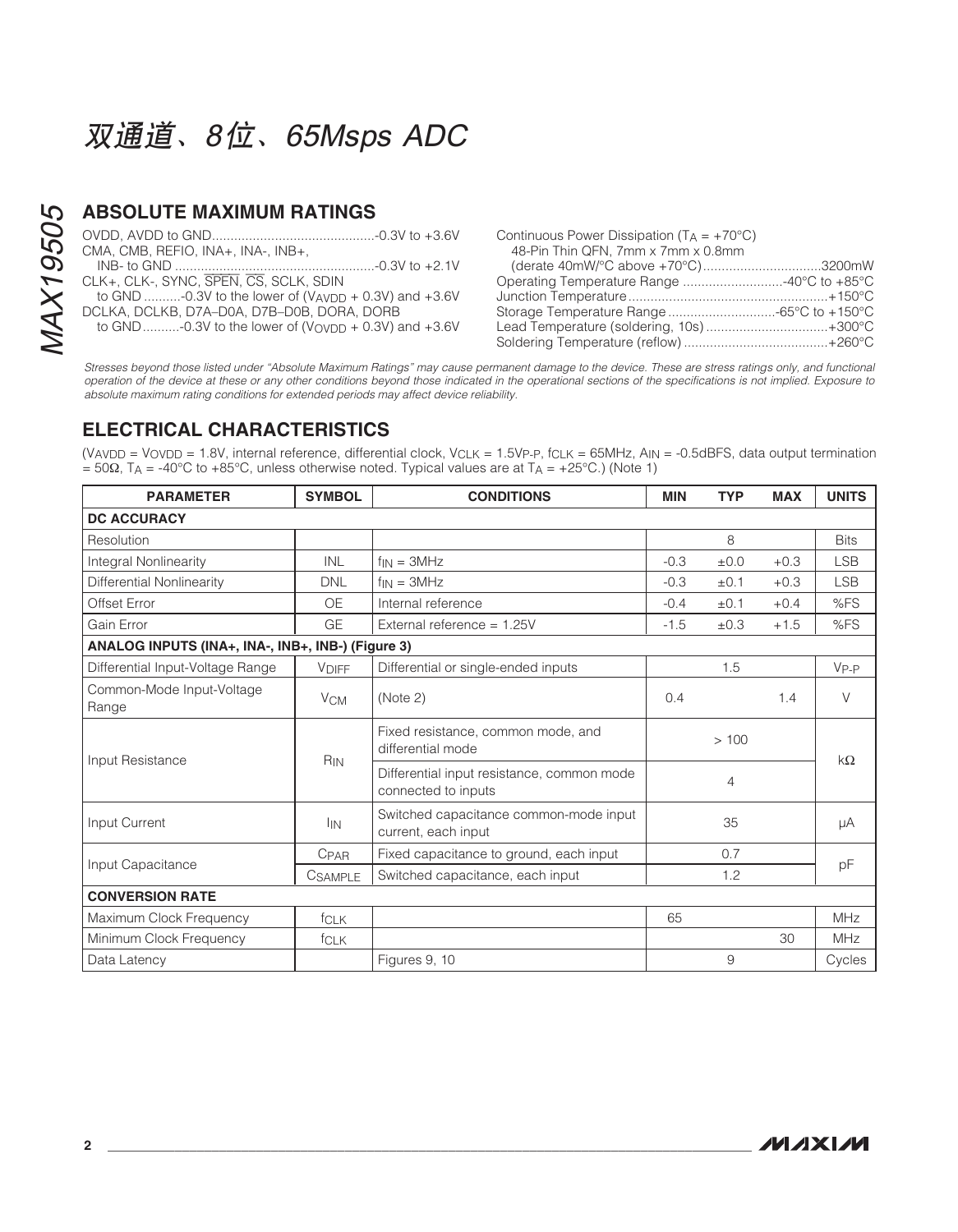### **ELECTRICAL CHARACTERISTICS (continued)**

 $(V_{AVDD} = V_{OVDD} = 1.8V$ , internal reference, differential clock,  $V_{CLK} = 1.5V_{P\text{-}P}$ ,  $f_{CLK} = 65MHz$ ,  $A_{IN} = -0.5dBFS$ , data output termination  $= 50Ω$ , TA = -40°C to +85°C, unless otherwise noted. Typical values are at TA = +25°C.) (Note 1)

| <b>PARAMETER</b>                                          | <b>SYMBOL</b>     | <b>CONDITIONS</b>                                         | <b>MIN</b> | <b>TYP</b>   | <b>MAX</b> | <b>UNITS</b> |
|-----------------------------------------------------------|-------------------|-----------------------------------------------------------|------------|--------------|------------|--------------|
| <b>DYNAMIC PERFORMANCE</b>                                |                   |                                                           |            |              |            |              |
| Small-Signal Noise Floor                                  | <b>SSNF</b>       | $f_{IN}$ = 70MHz, < -35dBFS                               |            | $-49.8$      |            | dBFS         |
|                                                           |                   | $f_{IN} = 3MHz$                                           |            | 49.8         |            |              |
| Signal-to-Noise Ratio                                     | <b>SNR</b>        | $f_{IN} = 70MHz$                                          | 49.0       | 49.8         |            | dBFS         |
|                                                           |                   | $f_{IN} = 175MHz$                                         |            | 49.8         |            |              |
|                                                           |                   | $f_{IN} = 3MHz$                                           |            | 49.3         |            |              |
| Signal-to-Noise Plus Distortion<br>Ratio                  | <b>SINAD</b>      | $f_{IN} = 70MHz$                                          | 48.5       | 49.3         |            | dB           |
|                                                           |                   | $f_{IN} = 175MHz$                                         |            | 49.3         |            |              |
|                                                           |                   | $f_{IN} = 3MHz$                                           |            | 77.0         |            |              |
| Spurious-Free Dynamic Range<br>(2nd and 3rd Harmonic)     | SFDR1             | $f_{IN} = 70MHz$                                          | 65.0       | 77.0         |            | dBc          |
|                                                           |                   | $f_{IN} = 175MHz$                                         |            | 77.0         |            |              |
|                                                           |                   | $f_{IN} = 3MHz$                                           |            | 69.0         |            |              |
| Spurious-Free Dynamic Range<br>(4th and Higher Harmonics) | SFDR <sub>2</sub> | $f_{IN} = 70MHz$                                          | 64.0       | 69.0         |            | dBc          |
|                                                           |                   | $f_{IN}$ = 175MHz                                         |            | 69.0         |            |              |
|                                                           |                   | $f_{IN} = 3MHz$                                           |            | $-78.0$      |            | dBc          |
| Second Harmonic                                           | H <sub>D2</sub>   | $f_{IN} = 70MHz$                                          |            | $-78.0$      | $-65.0$    |              |
|                                                           |                   | $f_{IN} = 175MHz$                                         |            | $-78.0$      |            |              |
|                                                           |                   | $f_{IN} = 3MHz$                                           |            | $-82.0$      |            |              |
| <b>Third Harmonic</b>                                     | HD <sub>3</sub>   | $f_{IN} = 70MHz$                                          |            | $-82.0$      | $-65.0$    | dBc          |
|                                                           |                   | $f_{IN} = 175MHz$                                         |            | $-80.0$      |            |              |
|                                                           |                   | $f_{IN} = 3MHz$                                           |            | $-72.0$      |            | dBc          |
| <b>Total Harmonic Distortion</b>                          | <b>THD</b>        | $f_{IN} = 70MHz$                                          |            | $-72.0$      | $-63.0$    |              |
|                                                           |                   | $f_{IN} = 175MHz$                                         |            | $-72.0$      |            |              |
|                                                           | IM <sub>3</sub>   | $f_{IN}$ = 70MHz $\pm$ 1.5MHz, -7dBFS                     |            | $-80$        |            | dBc          |
| Third-Order Intermodulation                               |                   | $f_{IN}$ = 175MHz $\pm$ 2.5MHz, -7dBFS                    |            | $-75$        |            |              |
| <b>Full-Power Bandwidth</b>                               | <b>FPBW</b>       | $R_{\text{SOURCE}} = 50\Omega$ differential, -3dB rolloff |            | 850          |            | MHz          |
| Aperture Delay                                            | t <sub>AD</sub>   |                                                           |            | 850          |            | ps           |
| Aperture Jitter                                           | t <sub>A</sub> J  |                                                           |            | 0.3          |            | psRMS        |
| Overdrive Recovery Time                                   |                   | ±10% beyond full scale                                    |            | $\mathbf{1}$ |            | Cycles       |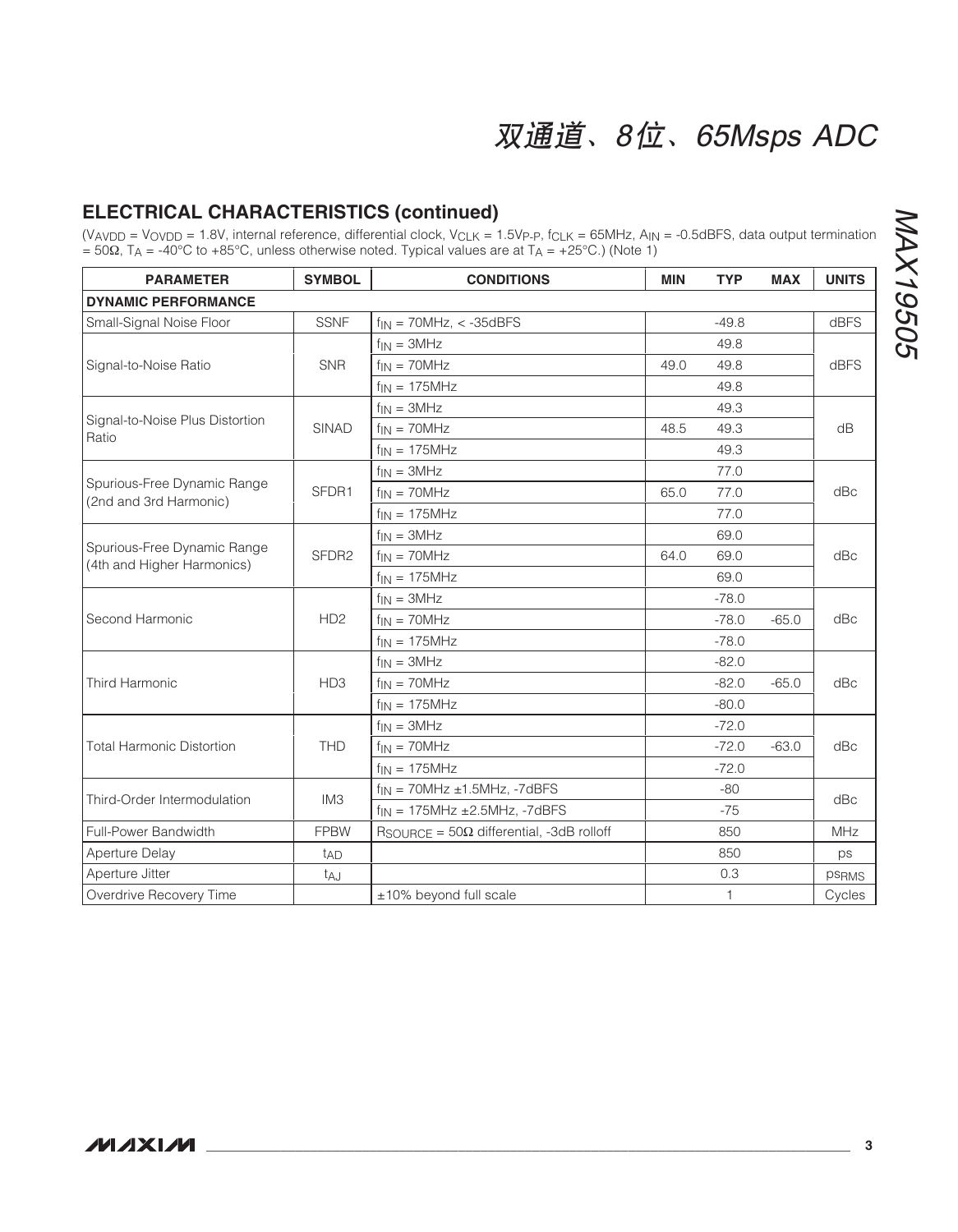### **ELECTRICAL CHARACTERISTICS (continued)**

(V<sub>AVDD</sub> = V<sub>OVDD</sub> = 1.8V, internal reference, differential clock, V<sub>CLK</sub> = 1.5Vp<sub>-P</sub>, f<sub>CLK</sub> = 65MHz, A<sub>IN</sub> = -0.5dBFS, data output termination = 50Ω, T<sub>A</sub> = -40°C to +85°C, unless otherwise noted. Typical values are at T<sub>A</sub> = +25°C.) (Note 1)

| <b>PARAMETER</b>                                                | <b>SYMBOL</b>          | <b>CONDITIONS</b>                                               | <b>MIN</b> | <b>TYP</b>            | <b>MAX</b> | <b>UNITS</b> |
|-----------------------------------------------------------------|------------------------|-----------------------------------------------------------------|------------|-----------------------|------------|--------------|
| <b>INTERCHANNEL CHARACTERISTICS</b>                             |                        |                                                                 |            |                       |            |              |
|                                                                 |                        | $f_{\text{INA}}$ or $f_{\text{INB}} = 70$ MHz at -1dBFS         |            | 95                    |            |              |
| Crosstalk                                                       |                        | $f_{\text{INA}}$ or $f_{\text{INB}} = 175 \text{MHz}$ at -1dBFS |            | 85                    |            | dBc          |
| Gain Match                                                      |                        | $f_{IN} = 70MHz$                                                |            | $\pm 0.05$            |            | dB           |
| Offset Match                                                    |                        | $f_{IN} = 70MHz$                                                |            | ±0.1                  |            | %FSR         |
| Phase Match                                                     |                        | $f_{IN} = 70MHz$                                                |            | ±0.5                  |            | Degrees      |
| <b>ANALOG OUTPUTS (CMA, CMB)</b>                                |                        |                                                                 |            |                       |            |              |
| CMA, CMB Output Voltage                                         | <b>V<sub>COM</sub></b> | Default programmable setting                                    | 0.85       | 0.9                   | 0.95       | V            |
| <b>INTERNAL REFERENCE</b>                                       |                        |                                                                 |            |                       |            |              |
| <b>REFIO Output Voltage</b>                                     | VREFOUT                |                                                                 | 1.23       | 1.25                  | 1.27       | V            |
| <b>REFIO Temperature Coefficient</b>                            | <b>TCREF</b>           |                                                                 |            | $< \pm 60$            |            | ppm/°C       |
| <b>EXTERNAL REFERENCE</b>                                       |                        |                                                                 |            |                       |            |              |
| REFIO Input-Voltage Range                                       | <b>VREFIN</b>          |                                                                 |            | $1.25 + 5/$<br>$-10%$ |            | V            |
| <b>REFIO Input Resistance</b>                                   | RREFIN                 |                                                                 |            | 10<br>±20%            |            | $k\Omega$    |
| CLOCK INPUTS (CLK+, CLK-)-DIFFERENTIAL MODE                     |                        |                                                                 |            |                       |            |              |
| Differential Clock Input Voltage                                |                        |                                                                 |            | 0.4 to 2.0            |            | $V_{P-P}$    |
| Differential Input Common-Mode                                  |                        | Self-biased                                                     |            | 1.20                  |            |              |
| Voltage                                                         |                        | DC-coupled clock signal                                         |            | 1.0 to 1.4            |            | V            |
|                                                                 |                        | Differential, default                                           |            | 10                    |            | kΩ           |
| Input Resistance                                                | RCLK                   | Differential, programmable internal<br>termination selected     |            | 100                   |            | $\Omega$     |
|                                                                 |                        | Common mode                                                     |            | 9                     |            | kΩ           |
| Input Capacitance                                               | CCLK                   | DC-coupled clock signal                                         |            | 3                     |            | рF           |
| CLOCK INPUTS (CLK+, CLK-)-SINGLE-ENDED MODE (VCLK-< 0.1V)       |                        |                                                                 |            |                       |            |              |
| Single-Ended Mode Selection<br>Threshold (VCLK-)                |                        |                                                                 |            |                       | 0.1        | V            |
| Allowable Logic Swing (VCLK+)                                   |                        |                                                                 |            | $0 - VAVDD$           |            | V            |
| Single-Ended Clock Input High<br>Threshold (V <sub>CLK+</sub> ) |                        |                                                                 | 1.5        |                       |            | V            |
| Single-Ended Clock Input Low<br>Threshold (V <sub>CLK+</sub> )  |                        |                                                                 |            |                       | 0.3        | V            |
| Input Leakage $(CLK+)$                                          |                        | $V_{CLK+}$ = $V_{AVDD}$ = 1.8V or 3.3V<br>$VCLK+ = OV$          | $-0.5$     |                       | $+0.5$     | μA           |
| Input Leakage (CLK-)                                            |                        | $V_{CLK-} = 0V$                                                 | $-150$     |                       | $-50$      | μA           |
| Input Capacitance (CLK+)                                        |                        |                                                                 |            | 3                     |            | pF           |

**MAXIM**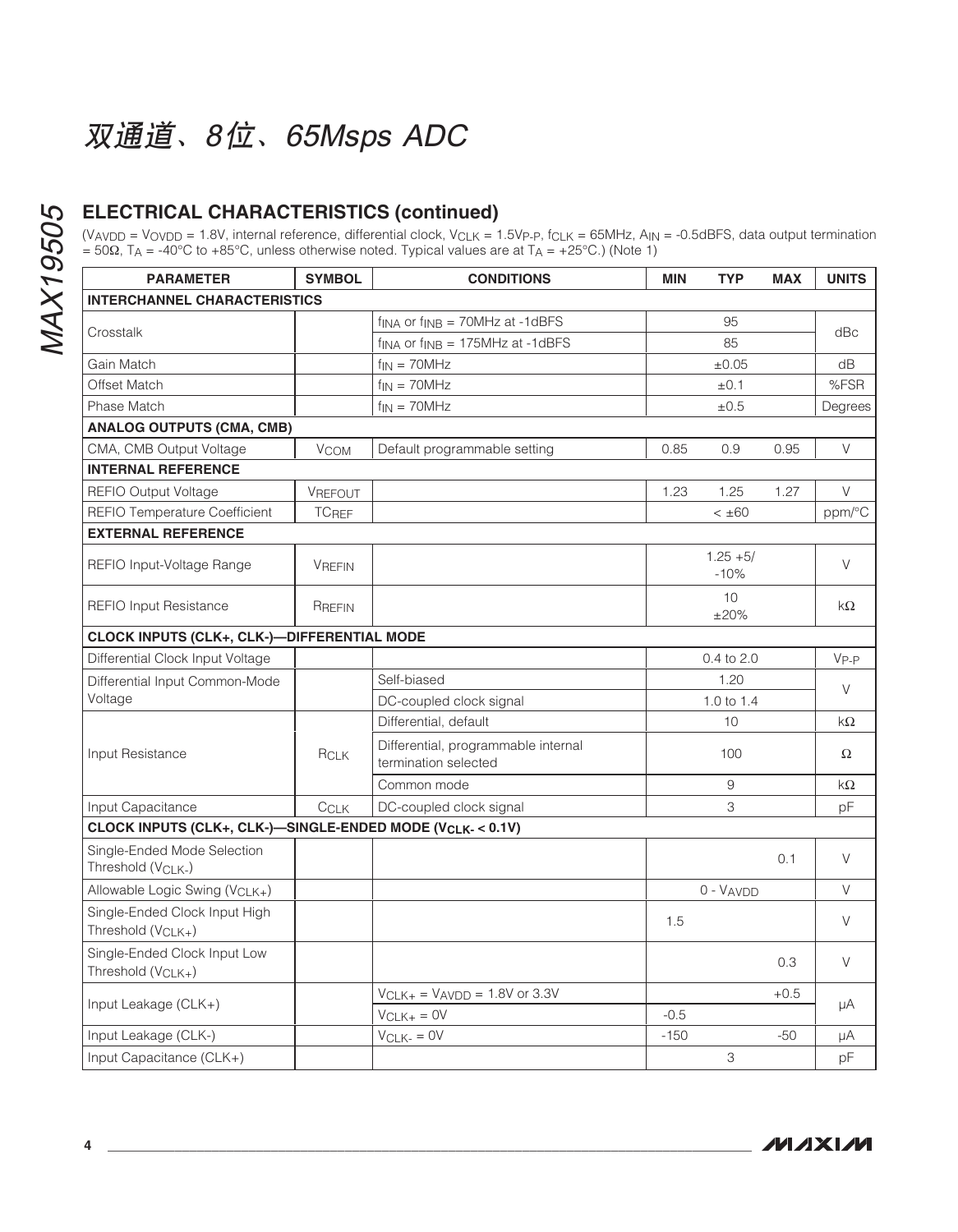### **ELECTRICAL CHARACTERISTICS (continued)**

 $(V_{AVDD} = V_{OVDD} = 1.8V$ , internal reference, differential clock,  $V_{CLK} = 1.5V_{P\text{-}P}$ ,  $f_{CLK} = 65MHz$ ,  $A_{IN} = -0.5dBFS$ , data output termination  $= 50Ω$ , T<sub>A</sub> = -40°C to +85°C, unless otherwise noted. Typical values are at T<sub>A</sub> = +25°C.) (Note 1)

| <b>PARAMETER</b>                   | <b>SYMBOL</b>         | <b>CONDITIONS</b>                                                                        | <b>MIN</b>      | <b>TYP</b> | <b>MAX</b> | <b>UNITS</b> |
|------------------------------------|-----------------------|------------------------------------------------------------------------------------------|-----------------|------------|------------|--------------|
| <b>CLOCK INPUT (SYNC)</b>          |                       |                                                                                          |                 |            |            |              |
| Allowable Logic Swing              |                       |                                                                                          |                 | 0 - VAVDD  |            | V            |
| Sync Clock Input High Threshold    |                       |                                                                                          | 1.5             |            |            | V            |
| Sync Clock Input Low Threshold     |                       |                                                                                          |                 |            | 0.3        | V            |
|                                    |                       | $VSYNC = VAVDD = 1.8V$ or 3.3V                                                           |                 |            | $+0.5$     |              |
| Input Leakage                      |                       | $VSYNC = 0V$                                                                             | $-0.5$          |            |            | μA           |
| Input Capacitance                  |                       |                                                                                          |                 | 4.5        |            | pF           |
| <b>DIGITAL INPUTS (SHDN, SPEN)</b> |                       |                                                                                          |                 |            |            |              |
| Allowable Logic Swing              |                       |                                                                                          |                 | 0 - VAVDD  |            | V            |
| Input High Threshold               |                       |                                                                                          | 1.5             |            |            | V            |
| Input Low Threshold                |                       |                                                                                          |                 |            | 0.3        | V            |
| Input Leakage                      |                       | $V_{\text{SHDN}}/V_{\overline{\text{SPEN}}} = V_{\text{AVDD}} = 1.8V$ or 3.3V            |                 |            | $+0.5$     |              |
|                                    |                       | $VshDN/V\overline{\text{SPEN}} = \text{OV}$                                              | $-0.5$          |            |            | μA           |
| Input Capacitance                  | C <sub>DIN</sub>      |                                                                                          |                 | 3          |            | pF           |
|                                    |                       | SERIAL-PORT INPUTS (SCLK, SDIN, CS, where SPEN = 0V)-SERIAL-PORT CONTROL MODE            |                 |            |            |              |
| Allowable Logic Swing              |                       |                                                                                          |                 | 0 - VAVDD  |            | V            |
| Input High Threshold               |                       |                                                                                          | 1.5             |            |            | V            |
| Input Low Threshold                |                       |                                                                                          |                 |            | 0.3        | V            |
|                                    |                       | $V_{SCLK}/V_{SDIM}/V_{\overline{CS}} = V_{AVDD} = 1.8V$ or 3.3V                          |                 |            | $+0.5$     |              |
| Input Leakage                      |                       | $V_{SCLK}/V_{SDIN}/V_{CS} = 0V$                                                          | $-0.5$          |            |            | μA           |
| Input Capacitance                  | C <sub>DIN</sub>      |                                                                                          |                 | 3          |            | рF           |
|                                    |                       | SERIAL-PORT INPUTS (SCLK, SDIN, CS, where SPEN = VAVDD)-PARALLEL CONTROL MODE (Figure 5) |                 |            |            |              |
|                                    |                       | $V_{SCLK}/V_{SDIN}/V_{CS} = V_{AVDD} = 1.8V$                                             | $\overline{7}$  | 12         | 17         |              |
| Input Pullup Current               |                       | $V_{SCLK}/V_{SDIN}/V_{CS} = V_{AVDD} = 3.3V$                                             | 16              | 21         | 26         | μA           |
|                                    |                       | $V_{SCLK}/V_{SDIM}/V_{CS} = 0V$ , $V_{AVDD} = 1.8V$                                      | $-65$           | $-50$      | $-35$      |              |
| Input Pulldown Current             |                       | $V_{SCLK}/V_{SDIN}/V_{CS} = 0V$ , $V_{AVDD} = 3.3V$                                      | $-105$          | -90        | $-75$      | μA           |
|                                    |                       | $VAVDD = 1.8V$                                                                           | 1.35            | 1.45       | 1.55       |              |
| Open-Circuit Voltage               | Voc                   | $VAVDD = 3.3V$                                                                           | 2.58            | 2.68       | 2.78       | V            |
|                                    |                       | DIGITAL OUTPUTS (CMOS MODE, 75Ω, D0-D7 (A and B Channel), DCLKA, DCLKB, DORA, DORB)      |                 |            |            |              |
| Output-Voltage Low                 | VOL                   | $I_{SINK} = 200 \mu A$                                                                   |                 |            | 0.2        | V            |
| Output-Voltage High                | <b>V<sub>OH</sub></b> | $I$ SOURCE = $200\mu$ A                                                                  | VOVDD<br>$-0.2$ |            |            | V            |
|                                    |                       | V <sub>OVDD</sub> applied                                                                |                 |            | $+0.5$     |              |
| Three-State Leakage Current        | <b>ILEAK</b>          | <b>GND</b> applied                                                                       | $-0.5$          |            |            | μA           |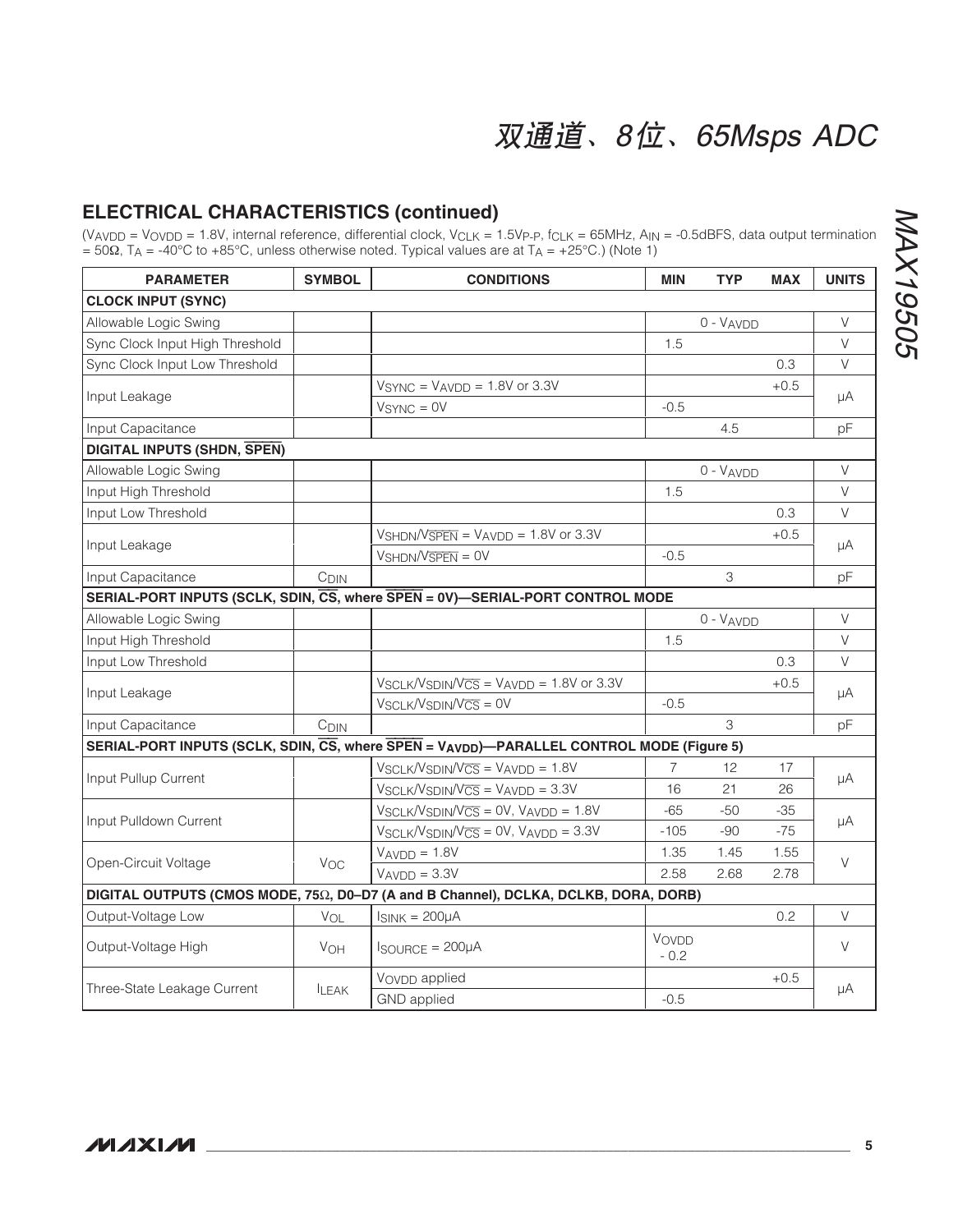### **ELECTRICAL CHARACTERISTICS (continued)**

(V<sub>AVDD</sub> = V<sub>OVDD</sub> = 1.8V, internal reference, differential clock, V<sub>CLK</sub> = 1.5Vp<sub>-P</sub>, f<sub>CLK</sub> = 65MHz, A<sub>IN</sub> = -0.5dBFS, data output termination = 50Ω, T<sub>A</sub> = -40°C to +85°C, unless otherwise noted. Typical values are at T<sub>A</sub> = +25°C.) (Note 1)

| <b>PARAMETER</b>                                                                       | <b>SYMBOL</b>                      | <b>CONDITIONS</b>                                                                              | <b>MIN</b> | <b>TYP</b>   | <b>MAX</b> | <b>UNITS</b> |
|----------------------------------------------------------------------------------------|------------------------------------|------------------------------------------------------------------------------------------------|------------|--------------|------------|--------------|
| <b>POWER-MANAGEMENT CHARACTERISTICS</b>                                                |                                    |                                                                                                |            |              |            |              |
| Wake-Up Time from Shutdown                                                             | twake                              | Internal reference, $C_{REFIO} = 0.1 \mu F (10\tau)$                                           |            | 5            |            | ms           |
| Wake-Up Time from Standby                                                              | twake                              | Internal reference                                                                             |            | 15           |            | $\mu s$      |
| SERIAL-PORT INTERFACE TIMING (Note 2) (Figure 7)                                       |                                    |                                                                                                |            |              |            |              |
| <b>SCLK Period</b>                                                                     | tsclk                              |                                                                                                | 50         |              |            | ns           |
| SCLK to $\overline{\text{CS}}$ Setup Time                                              | tcss                               |                                                                                                | 10         |              |            | ns           |
| SCLK to $\overline{\text{CS}}$ Hold Time                                               | tcs <sub>H</sub>                   |                                                                                                | 10         |              |            | ns           |
| SDIN to SCLK Setup Time                                                                | tsps                               | Serial-data write                                                                              | 10         |              |            | ns           |
| SDIN to SCLK Hold Time                                                                 | ts <sub>DH</sub>                   | Serial-data write                                                                              | $\Omega$   |              |            | ns           |
| <b>SCLK to SDIN Output Data Delay</b>                                                  | tspp                               | Serial-data read                                                                               |            |              | 10         | ns           |
| TIMING CHARACTERISTICS-DUAL BUS PARALLEL MODE (Figure 9) (Default Timing, see Table 5) |                                    |                                                                                                |            |              |            |              |
| Clock Pulse-Width High                                                                 | tch                                |                                                                                                |            | 7.69         |            | ns           |
| Clock Pulse-Width Low                                                                  | tcl                                |                                                                                                |            | 7.69         |            | ns           |
| Clock Duty Cycle                                                                       | t <sub>CH</sub> /t <sub>CLK</sub>  |                                                                                                |            | 30 to 70     |            | $\%$         |
| Data Delay After Rising Edge of                                                        |                                    | $C_{L}$ = 10pF, $V_{\text{OVDD}}$ = 1.8V (Note 2)                                              | 3.4        | 5.3          | 7.1        |              |
| $CLK+$                                                                                 | t <sub>DD</sub>                    | $C_L = 10pF$ , $V_{OVDD} = 3.3V$                                                               |            | 4.1          |            | ns           |
| Data to DCLK Setup Time                                                                | tsetup                             | $C_L = 10pF$ , $V_{OVDD} = 1.8V$ (Note 2)                                                      | 12.8       | 13.4         |            | ns           |
| Data to DCLK Hold Time                                                                 | <b>THOLD</b>                       | $C_L = 10pF$ , $V_{OVDD} = 1.8V$ (Note 2)                                                      | 1.4        | 2.0          |            | ns           |
|                                                                                        |                                    | TIMING CHARACTERISTICS—MULTIPLEXED BUS PARALLEL MODE (Figure 10) (Default Timing, see Table 5) |            |              |            |              |
| Clock Pulse-Width High                                                                 | tch                                |                                                                                                |            | 7.69         |            | ns           |
| Clock Pulse-Width Low                                                                  | tcL                                |                                                                                                |            | 7.69         |            | ns           |
| Clock Duty Cycle                                                                       | t <sub>CH</sub> /t <sub>CLK</sub>  |                                                                                                |            | 30 to 70     |            | $\%$         |
| Data Delay After Rising Edge of                                                        |                                    | $C_L = 10pF$ , $V$ <sub>OVDD</sub> = 1.8V (Note 2)                                             | 3.3        | 5.2          | 7.0        |              |
| $CLK+$                                                                                 | t <sub>DD</sub>                    | $C_L = 10pF$ , $V_{OVDD} = 3.3V$                                                               |            | 4.0          |            | ns           |
| Data to DCLK Setup Time                                                                | tsetup                             | $C_L = 10pF$ , $V_{OVDD} = 1.8V$ (Note 2)                                                      | 5.0        | 5.9          |            | ns           |
| Data to DCLK Hold Time                                                                 | <b>THOLD</b>                       | $C_L = 10pF$ , $V_{OVDD} = 1.8V$ (Note 2)                                                      | 1.2        | 1.8          |            | ns           |
| <b>DCLK Duty Cycle</b>                                                                 | t <sub>DCH</sub> /t <sub>CLK</sub> | $C_L = 10pF$ , $V_{OVDD} = 1.8V$ (Note 2)                                                      | 44         | 50           | 56         | $\%$         |
| MUX Data Duty Cycle                                                                    | t <sub>CHA</sub> /t <sub>CLK</sub> | $C_L = 10pF$ , $V$ <sub>O</sub> $V$ <sub>D</sub> $ = 1.8V$ (Note 2)                            | 44         | 50           | 56         | $\%$         |
| TIMING CHARACTERISTICS-SYNCHRONIZATION (Figure 12)                                     |                                    |                                                                                                |            |              |            |              |
| Setup Time for Valid Clock Edge                                                        | tsuv                               | Edge mode (Note 2)                                                                             | 0.7        |              |            | ns           |
| Hold-Off Time for Invalid Clock<br>Edge                                                | ts <sub>DH</sub>                   | Edge mode (Note 2)                                                                             | 0.5        |              |            | ns           |
| Minimum Synchronization Pulse<br>Width                                                 |                                    | Relative to input clock period                                                                 |            | $\mathbf{2}$ |            | Cycles       |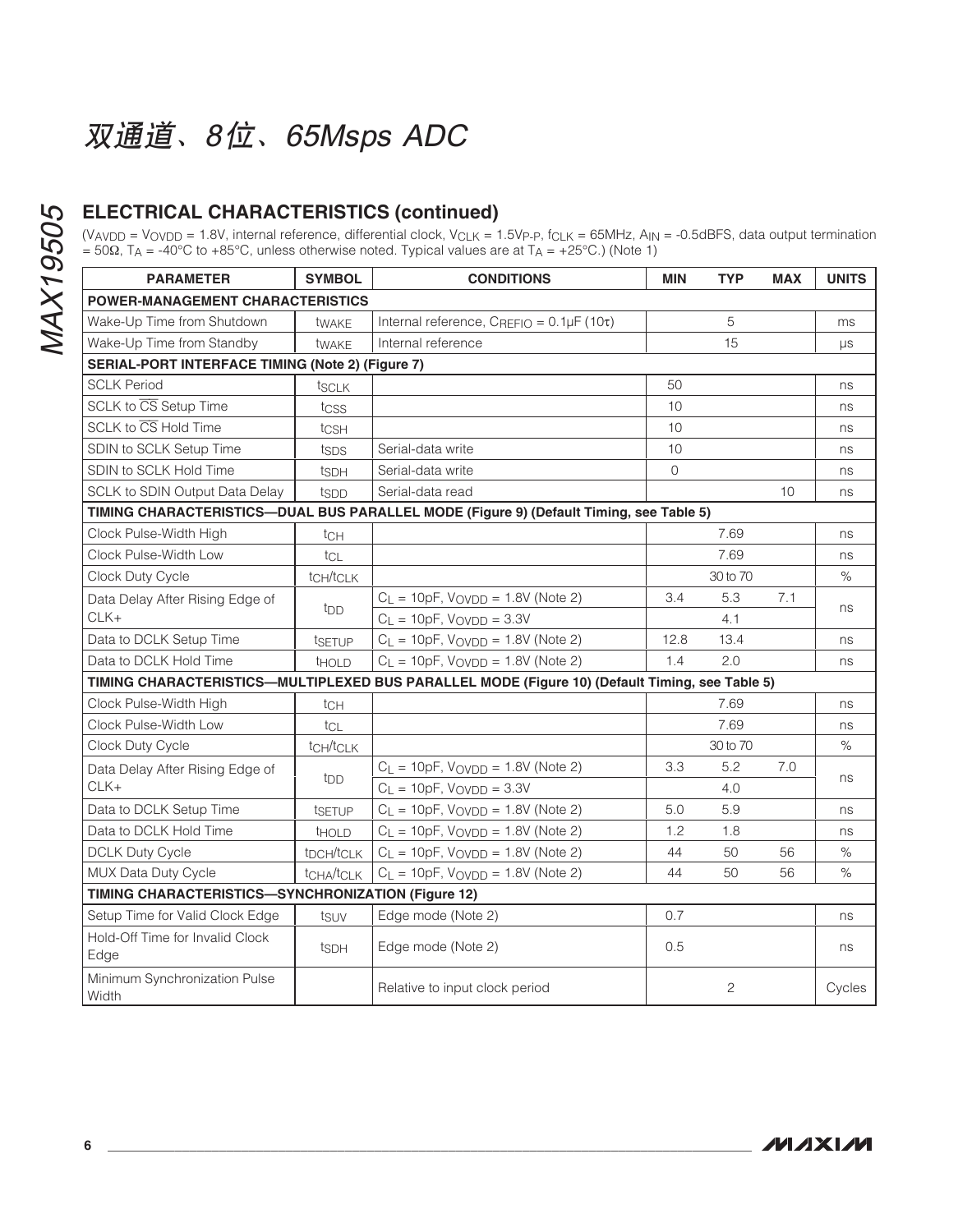### **ELECTRICAL CHARACTERISTICS (continued)**

 $(V_{AVDD} = V_{OVDD} = 1.8V$ , internal reference, differential clock,  $V_{CLK} = 1.5V_{P\text{-}P}$ ,  $f_{CLK} = 65MHz$ ,  $A_{IN} = -0.5dBFS$ , data output termination  $= 50\Omega$ , T<sub>A</sub> = -40°C to +85°C, unless otherwise noted. Typical values are at T<sub>A</sub> = +25°C.) (Note 1)

| <b>PARAMETER</b>              | <b>SYMBOL</b>   | <b>CONDITIONS</b>                                           | <b>MIN</b> | <b>TYP</b> | <b>MAX</b> | <b>UNITS</b> |
|-------------------------------|-----------------|-------------------------------------------------------------|------------|------------|------------|--------------|
| <b>POWER REQUIREMENTS</b>     |                 |                                                             |            |            |            |              |
| Analog Supply Voltage         |                 | Low-level VAVDD                                             | 1.7        |            | 1.9        |              |
|                               | VAVDD           | High-level VAVDD (regulator mode, invoked<br>automatically) | 2.3        |            | 3.5        | $\vee$       |
| Digital Output Supply Voltage | VOVDD           |                                                             | 1.7        |            | 3.5        | $\vee$       |
| Analog Supply Current         |                 | Dual channel                                                |            | 47         | 55         |              |
|                               |                 | Single channel active                                       |            | 28         |            | mA           |
|                               | <b>LAVDD</b>    | Standby mode                                                |            | 8.5        | 12         |              |
|                               |                 | Power-down mode                                             |            | 0.65       | 0.9        |              |
|                               |                 | Power-down mode, V <sub>AVDD</sub> = 3.3V                   |            | 1.6        |            |              |
|                               |                 | Dual channel                                                |            | 85         | 99         | mW           |
|                               |                 | Dual channel, V <sub>AVDD</sub> = 3.3V                      |            | 155        |            |              |
|                               |                 | Single channel active                                       |            | 50         |            |              |
| Analog Power Dissipation      | P <sub>DA</sub> | Standby mode                                                |            | 15         | 22         |              |
|                               |                 | Power-down mode                                             |            | 1.2        | 1.6        |              |
|                               |                 | Power-down mode, V <sub>AVDD</sub> = 3.3V                   |            | 2.9        |            |              |
|                               |                 | Dual-channel mode, $C_{L} = 10pF$                           |            | 11         |            | mA           |
| Digital Output Supply Current | <b>lovpp</b>    | Power-down mode                                             |            | < 0.1      |            |              |

**Note 1:** Specifications ≥ +25°C guaranteed by production test, specifications < +25°C guaranteed by design and characterization. **Note 2:** Guaranteed by design and characterization.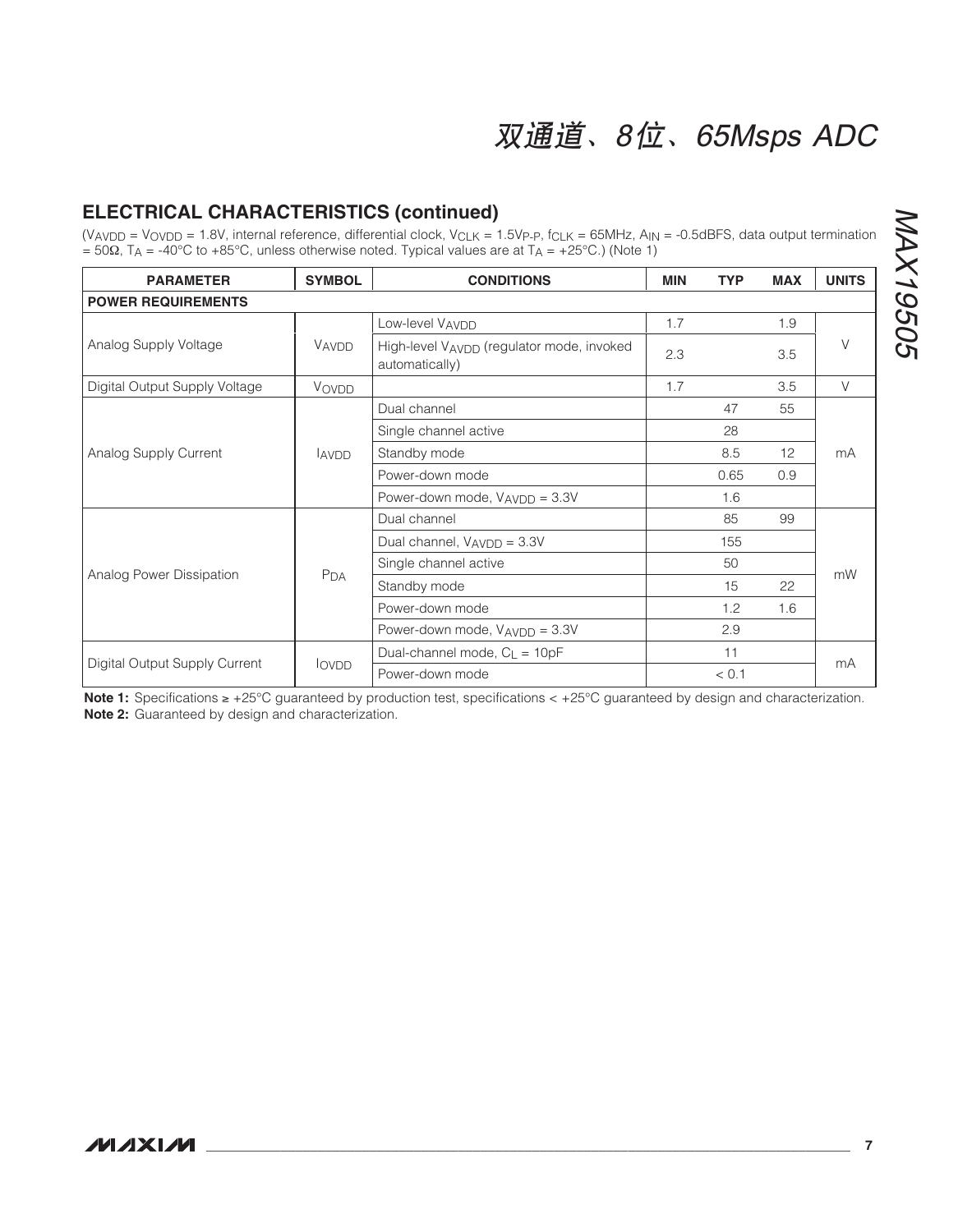$= 50\Omega$ , T<sub>A</sub> = +25°C, unless otherwise noted.)





(VAVDD = VOVDD = 1.8V, internal reference, differential clock, V<sub>CLK</sub> = 1.5Vp-p, f<sub>CLK</sub> = 65MHz, A<sub>IN</sub> = -0.5dBFS, data output termination

**MAXIM** 

\_典*型工作特性*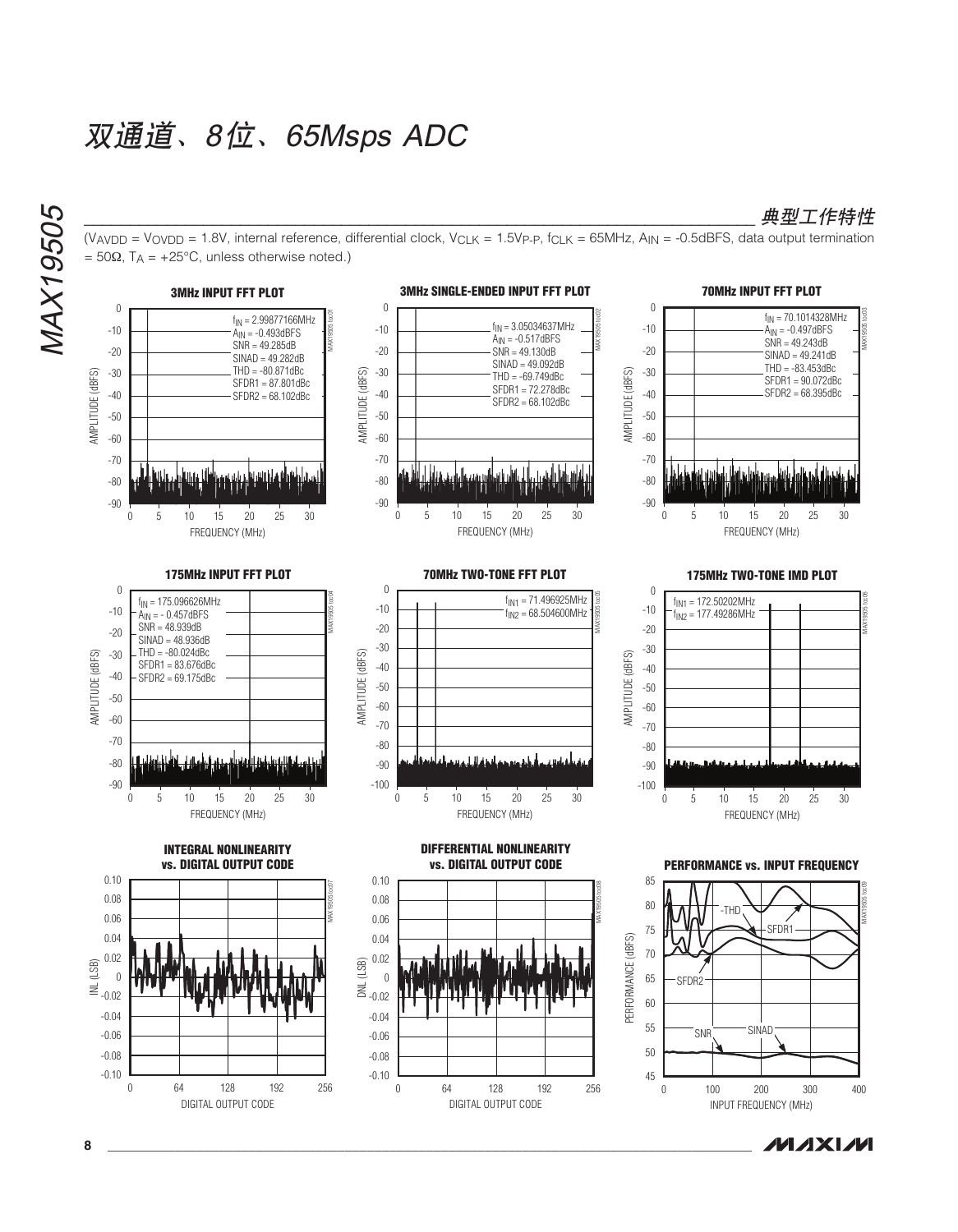### **典型工作特性(续)**

 $(V_{AVDD} = V_{OVDD} = 1.8V$ , internal reference, differential clock,  $V_{CLK} = 1.5V_{P\text{-}P}$ ,  $f_{CLK} = 65MHz$ ,  $A_{IN} = -0.5dBFS$ , data output termination  $= 50\Omega$ , T<sub>A</sub> = +25°C, unless otherwise noted.)



## NAX19505 MAX19505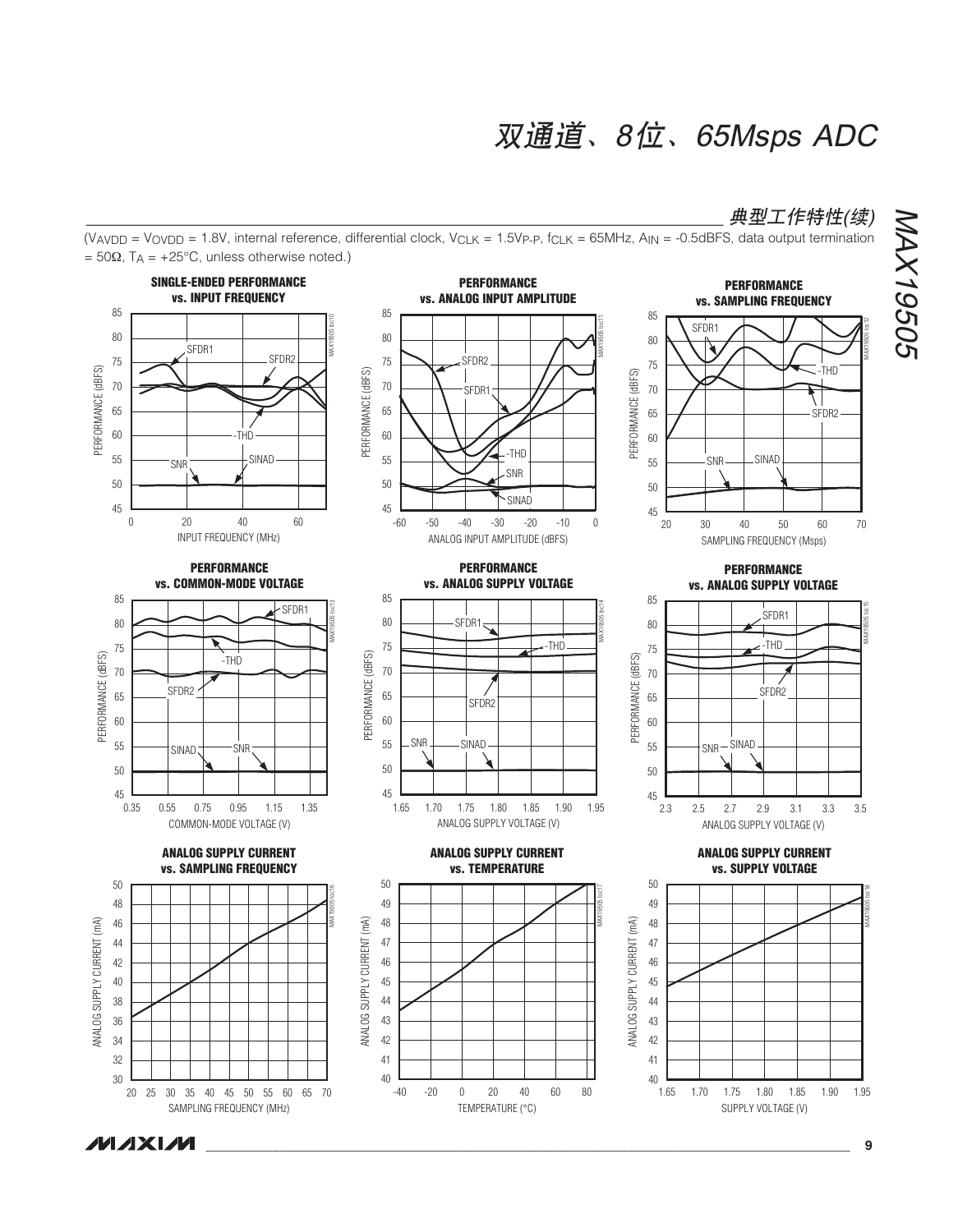**MAX19505** MAX19505



(VAVDD = VOVDD = 1.8V, internal reference, differential clock, V<sub>CLK</sub> = 1.5Vp-p, f<sub>CLK</sub> = 65MHz, A<sub>IN</sub> = -0.5dBFS, data output termination

**典型工作特性(续)** 

**10 \_\_\_\_\_\_\_\_\_\_\_\_\_\_\_\_\_\_\_\_\_\_\_\_\_\_\_\_\_\_\_\_\_\_\_\_\_\_\_\_\_\_\_\_\_\_\_\_\_\_\_\_\_\_\_\_\_\_\_\_\_\_\_\_\_\_\_\_\_\_\_\_\_\_\_\_\_\_\_\_\_\_\_\_\_\_**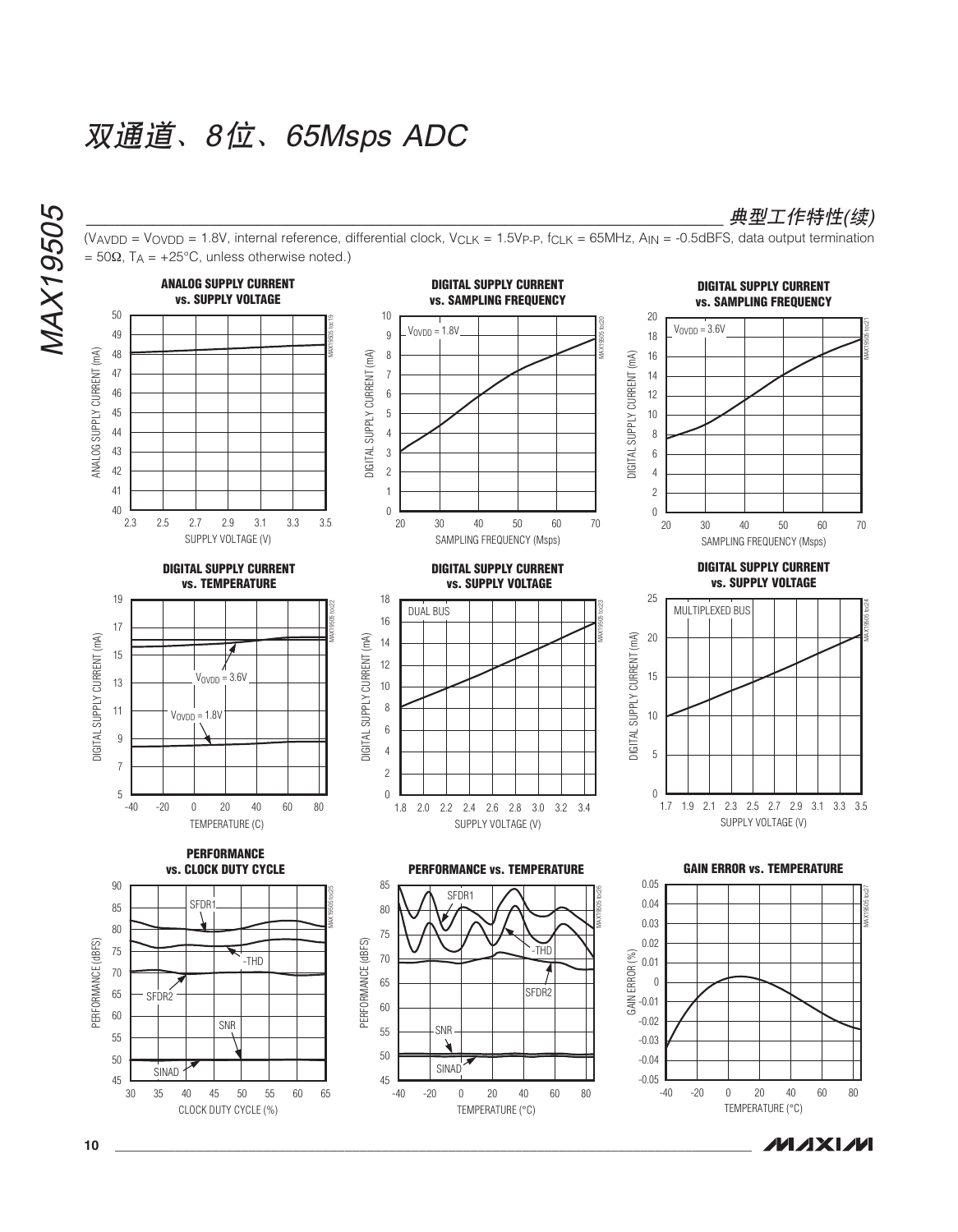COMMON-MODE VOLTAGE (V)

### 典型工作特性(续)

(VAVDD = VOVDD = 1.8V, internal reference, differential clock, V<sub>CLK</sub> = 1.5Vp-p, f<sub>CLK</sub> = 65MHz, A<sub>IN</sub> = -0.5dBFS, data output termination  $= 50\Omega$ , T<sub>A</sub> = +25°C, unless otherwise noted.)



SUPPLY VOLTAGE (V)

NAX19505 MAX19505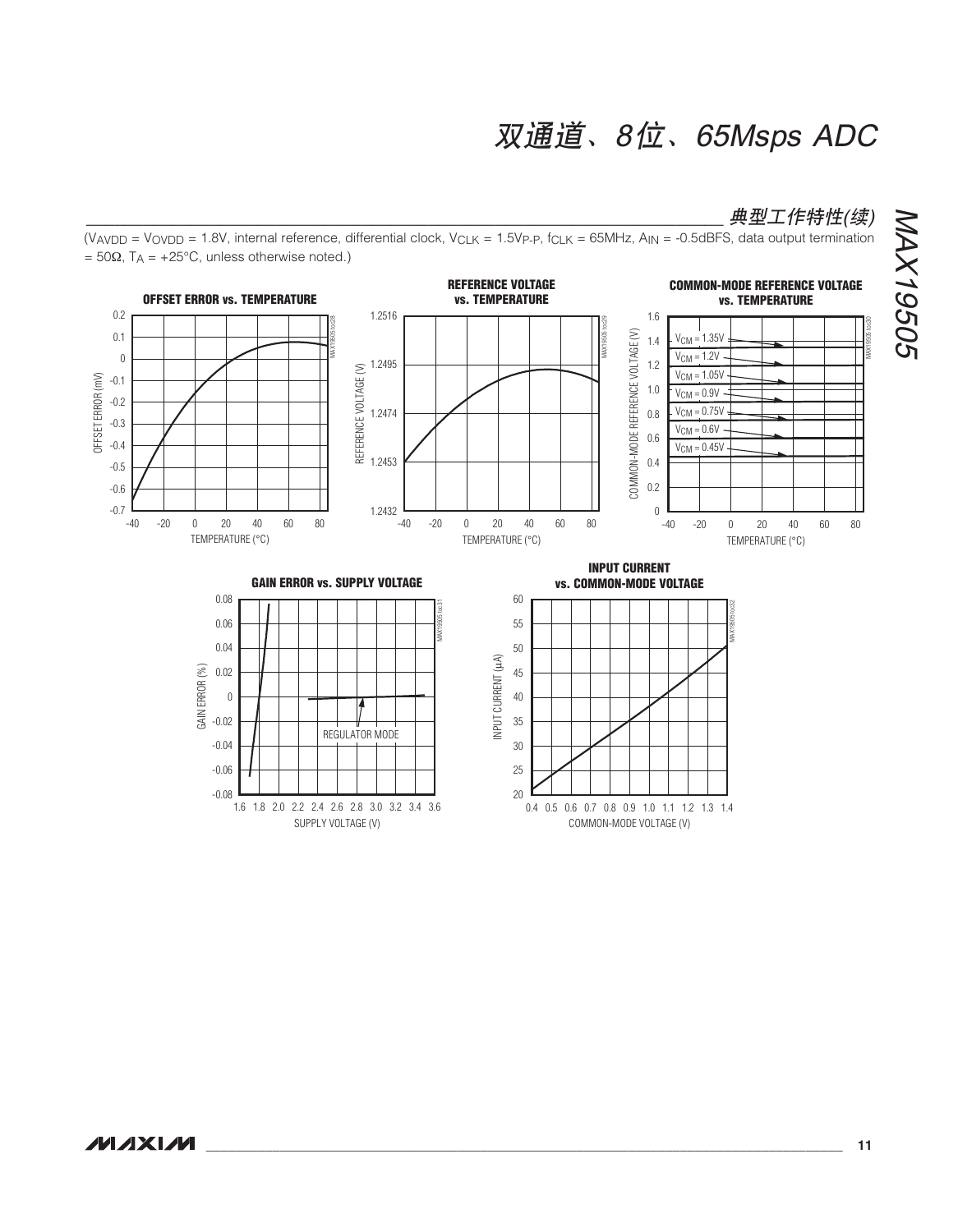# **MAX19505**

| 引脚             | 名称                       | 功能                                                                           |
|----------------|--------------------------|------------------------------------------------------------------------------|
| 1, 12, 13, 48  | <b>AVDD</b>              | 模拟电源电压。利用0.1µF电容将每个AVDD输入对(1、48)和(12、13)旁路至GND。                              |
| $\overline{c}$ | <b>CMA</b>               | 通道A的共模输入电压基准。                                                                |
| 3              | $INA+$                   | 通道A的模拟输入正端。                                                                  |
| $\overline{4}$ | INA-                     | 通道A的模拟输入负端。                                                                  |
| 5              | <b>SPEN</b>              | 低电平有效SPI使能。驱动为高电平时, 使能并口编程模式。                                                |
| 6              | <b>REFIO</b>             | 基准输入/输出。使用内部基准时,通过一个大于0.1µF的电容将其旁路至GND。关于外部基准调整的<br>信息, 请参考基准输入/输出(REFIO)部分。 |
| $\overline{7}$ | <b>SHDN</b>              | 高电平有效关断控制。如果SPEN为高电平(并口编程模式),则在SHDN的下降沿启动寄存器复位。                              |
| 8              | 1.C.                     | 内部连接,不连接。                                                                    |
| 9              | $INB+$                   | 通道B的模拟输入正端。                                                                  |
| 10             | INB-                     | 通道B的模拟输入负端。                                                                  |
| 11             | <b>CMB</b>               | 通道B的共模输入电压基准。                                                                |
| 14             | <b>SYNC</b>              | 时钟分频模式同步输入。                                                                  |
| 15             | $CLK+$                   | 时钟输入正端。                                                                      |
| 16             | CLK-                     | 时钟输入负端。如果CLK-接地, CLK+则为单端逻辑电平时钟输入; 否则, CLK+/CLK-为自偏置差分<br>时钟输入。              |
| 17, 18         | <b>GND</b>               | 地, 将所有地输入和EP (裸焊盘)连接在一起。                                                     |
| 19             | <b>DORB</b>              | 通道B数据超限。                                                                     |
| 20             | <b>DCLKB</b>             | 通道B数据时钟。                                                                     |
| 21             | $\mathsf{L}\mathsf{C}$ . | 内部连接, 不连接。                                                                   |
| 22             | L.C.                     | 内部连接,不连接。                                                                    |
| 23             | D <sub>0</sub> B         | 通道B的三态数字输出,第0位(LSB)。                                                         |
| 24             | D <sub>1</sub> B         | 通道B的三态数字输出, 第1位。                                                             |
| 25, 36         | <b>OVDD</b>              | 数字电源电压,通过0.1µF电容将每个OVDD输人旁路至GND。                                             |
| 26             | D <sub>2</sub> B         | 通道B的三态数字输出, 第2位。                                                             |
| 27             | D <sub>3</sub> B         | 通道B的三态数字输出,第3位。                                                              |
| 28             | D <sub>4</sub> B         | 通道B的三态数字输出,第4位。                                                              |
| 29             | D5B                      | 通道B的三态数字输出, 第5位。                                                             |
| 30             | D6B                      | 通道B的三态数字输出, 第6位。                                                             |
| 31             | D7B                      | 通道B的三态数字输出, 第7位(MSB)。                                                        |
| 32, 33         | L.C.                     | 内部连接, 不连接。                                                                   |
| 34             | D <sub>0</sub> A         | 通道A的三态数字输出,第0位(LSB)。                                                         |
| 35             | D <sub>1</sub> A         | 通道A的三态数字输出, 第1位。                                                             |
| 37             | D <sub>2</sub> A         | 通道A的三态数字输出,第2位。                                                              |
| 38             | D <sub>3</sub> A         | 通道A的三态数字输出, 第3位。                                                             |
| 39             | D <sub>4</sub> A         | 通道A的三态数字输出, 第4位。                                                             |

引脚说明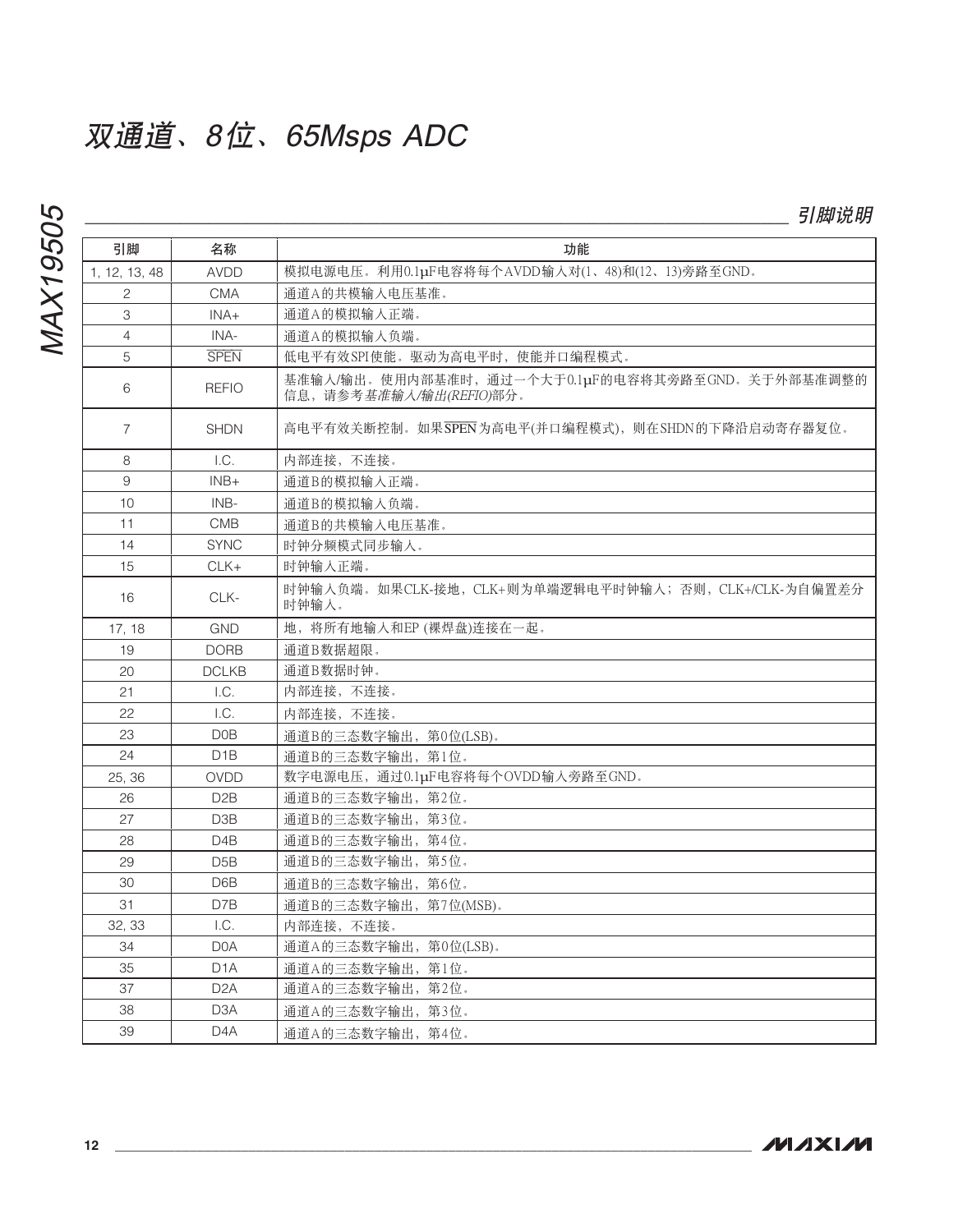*引脚说明(续)* 

NAX19505

MAX19505

| 引脚 | 名称               | 功能                                                       |
|----|------------------|----------------------------------------------------------|
| 40 | D <sub>5</sub> A | 通道A的三态数字输出, 第5位。                                         |
| 41 | D <sub>6</sub> A | 通道A的三态数字输出,第6位。                                          |
| 42 | D7A              | 通道A的三态数字输出, 第7位(MSB)。                                    |
| 43 | <b>DORA</b>      | 通道A数据超限。                                                 |
| 44 | <b>DCLKA</b>     | 通道A数据时钟。                                                 |
| 45 | SDIN/FORMAT      | SPI数据输入/格式。当SPEN为低电平时, 为串行数据输入; 当SPEN为高电平时, 设置输出数据格式。    |
| 46 | <b>SCLK/DIV</b>  | 串行时钟/时钟分频。当SPEN为低电平时, 为串行时钟; 当SPEN为高电平时, 用作时钟分频输入。       |
| 47 | CS/OUTSEL        | 串口选择/数据输出模式。当SPEN为低电平时, 为串口选择; 当SPEN为高电平时, 选择数据输出<br>模式。 |
|    | EP               | 裸焊盘。内部连接至GND,连接到大面积地层,以提供最佳散热。                           |

详细说明

MAX19505采用了10级、全差分、流水线结构(图1), 能够 在实现高速转换的同时将功耗降至最低。输入采样按照 每半个时钟周期逐级通过流水线, 输入到输出的总延时 为9个时钟周期。流水线转换器的每一级将其输入电压转 换成数字输出编码。除最后一级外,每级输入电压和数 字输出编码之间的误差被放大并送至下一级。数字误差 修正用于补偿每级ADC比较器的偏差,并确保不丢码。 图2所示为MAX19505的功能框图。

#### 模拟输入和共模基准

模拟输入信号作用到模拟输入(INA+/INA-或INB+/INB-) 端, 被连接至输入采样开关(图3), 当输入采样开关闭合 时,输入信号通过输入开关导通电阻作用到取样电容。 输入开关打开瞬间对输入信号进行采样。流水线ADC对 采样电压进行处理,并在9个时钟周期后提供数字输出结 果。在输入开关闭合开始下一次采样之前,采样电容被 复位到输入共模电压。

共模偏置可由外部提供或者通过2kΩ电阻由内部提供。直 流耦合应用中, 信号源提供外部偏压和偏流; 交流耦合 应用中、输入电流由共模输入电压提供。例如、输入电 流可通过变压器次级绕组的中心抽头提供。或者通过串 口设置相应的内部寄存器、由内部2kΩ电阻提供输入直流 电流(图3)。由内部电阻提供输入电流时, 电阻上的压降 将会降低输入共模电压。共模输入基准电压通过可编程 寄存器设置在0.45V至1.35V范围内, 以0.15V为步长进行 设置, 默认设置为0.90V。应用该功能为直流耦合驱动电 路提供共模输出基准。



图1. 流水线结构—分级框图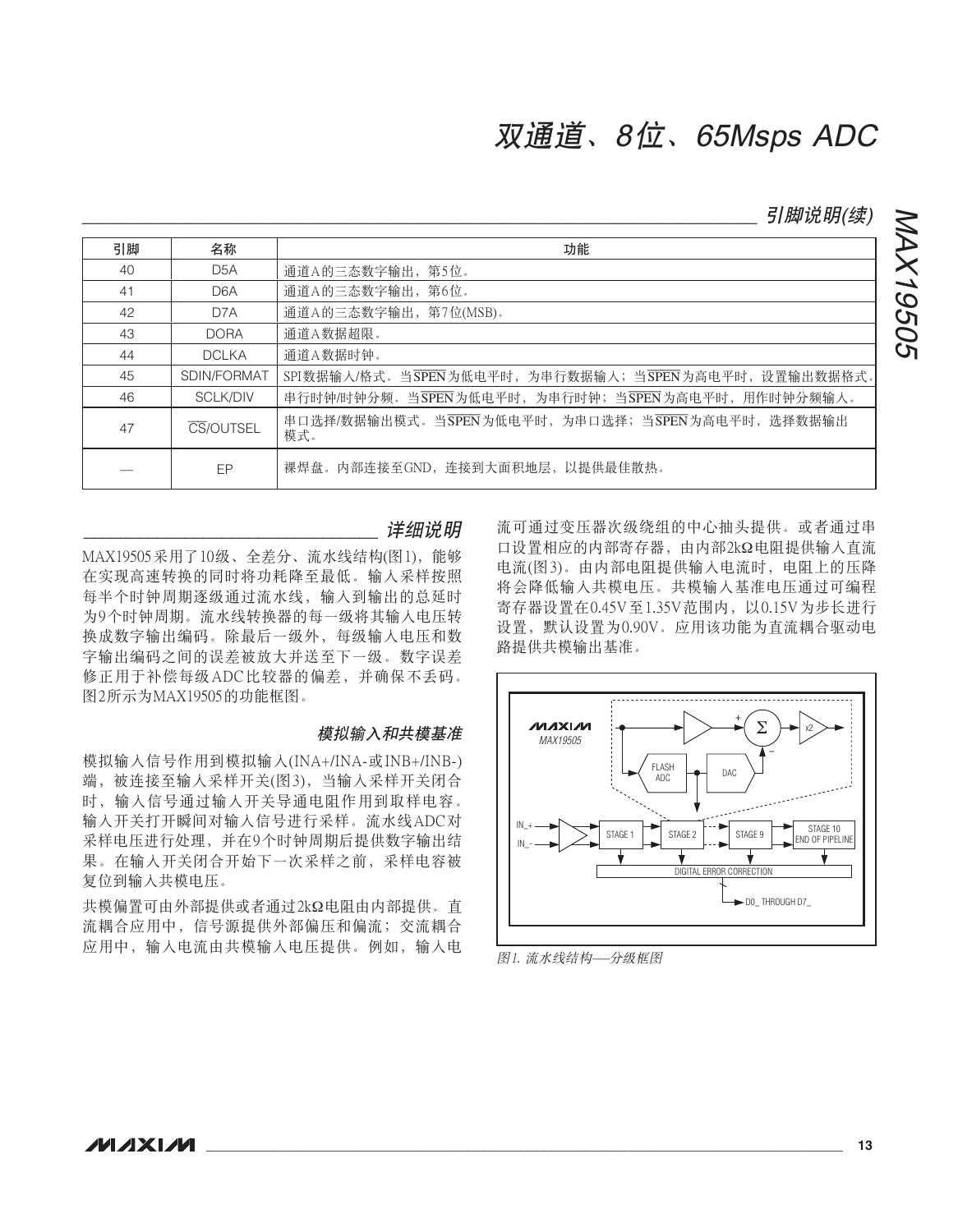双通道、8位、65Msps ADC





图3. 内部采样保持(T/H)电路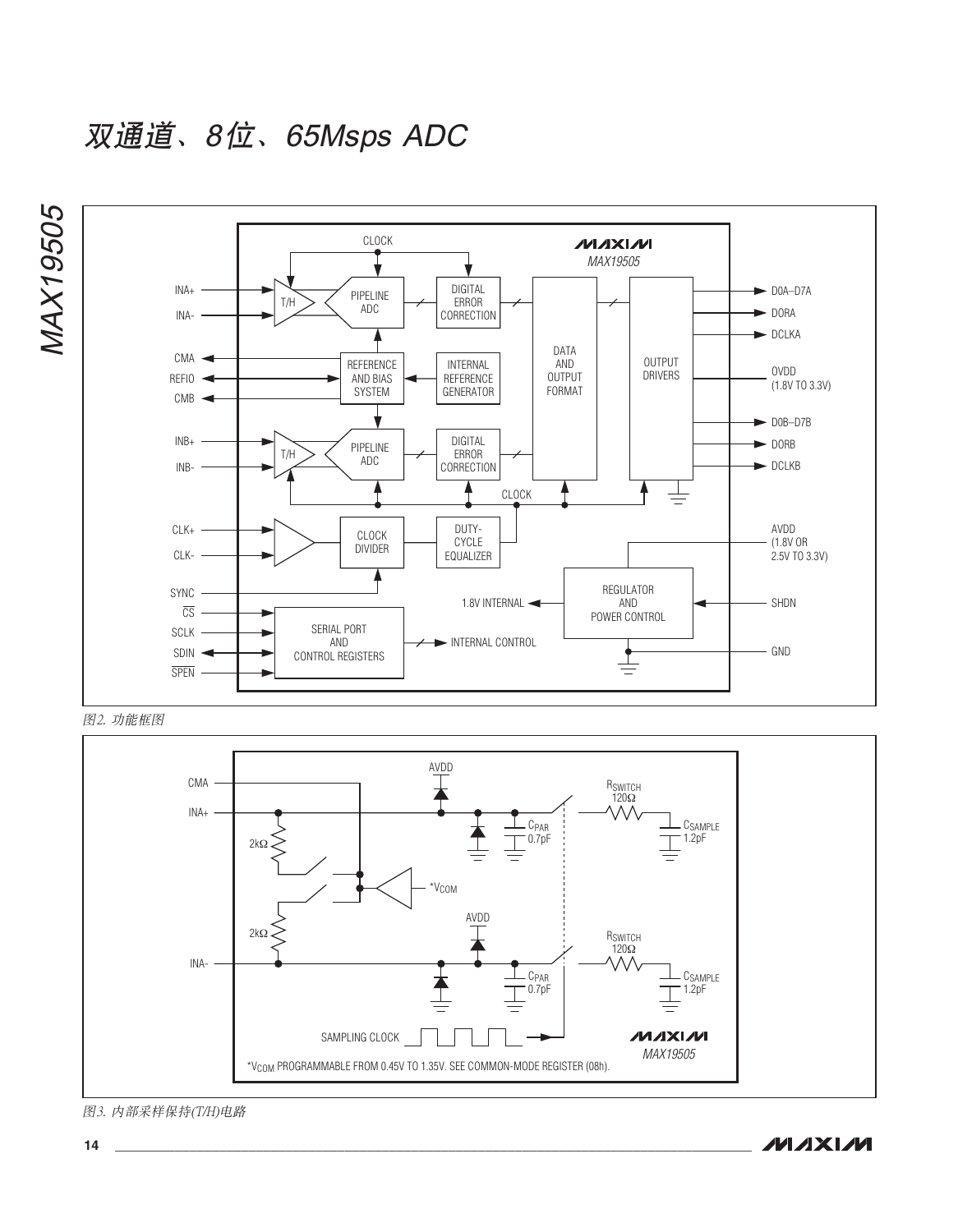



图4. 简化的基准原理图

### 表1 并口引脚功能



| <b>SPEN</b> | <b>SDIN/FORMAT</b> | <b>SCLK/DIV</b> | <b>CS/OUTSEL</b>       | <b>DESCRIPTION</b>                                                                                                       |
|-------------|--------------------|-----------------|------------------------|--------------------------------------------------------------------------------------------------------------------------|
|             | <b>SDIN</b>        | <b>SCLK</b>     | $\overline{\text{CS}}$ | SPI interface active. Features are programmed through the<br>serial port (see the Serial Programming Interface section). |
|             |                    | X               | $\times$               | Two's complement                                                                                                         |
|             | <b>AVDD</b>        | X               | X                      | Offset binary                                                                                                            |
|             | Unconnected        | Χ               | X                      | Gray code                                                                                                                |
|             | Х                  |                 | X                      | Clock divide-by-1                                                                                                        |
|             | Χ                  | <b>AVDD</b>     | X                      | Clock divide-by-2                                                                                                        |
|             | Χ                  | Unconnected     | X                      | Clock divide-by-4                                                                                                        |
|             | Χ                  | Χ               | $\Omega$               | CMOS (dual bus)                                                                                                          |
|             | Χ                  | Χ               | <b>AVDD</b>            | MUX CMOS (channel A data bus)                                                                                            |
|             | Χ                  | Χ               | Unconnected            | MUX CMOS (channel B data bus)                                                                                            |

 $X = \mathcal{H}$ 

#### 基准输入/输出(REFIO)

REFIO调节基准电压, 从而调整ADC的满量程范围。图4 为简化的基准原理框图。内部带隙电压基准源提供内部 基准电压。带隙电压经过缓冲并通过一个10kΩ电阻作用 到REFIO。利用一个0.1µF电容将REFIO旁路至GND。带 隙电压输入到一个比例调节和电平转换电路, 由该电路 产生确定ADC满量程范围的内部基准电压。作用在REFIO 端的外部电压可以调节ADC满量程范围,允许调整范围 为+5/-15%。REFIO至ADC的增益传输函数为:

 $V_{FS} = 1.5$  x [ $V_{REFIO}/1.25$ ] 伏特

#### 编程和接口

可通过两种方法控制MAX19505的工作模式。利用SPI接口 可以控制所有功能选项, 利用并口则可控制有限的一组 常见功能。编程模式通过SPEN输入选择,将SPEN驱动 为低电平时选择SPI接口; 将SPEN驱动为高电平时选择 并口。

#### 并口

并口提供了一个引脚编程接口, 能够设置有限的几种功 能。将SPEN连接至AVDD, 使能并口。关于引脚功能请 参考表1, 关于简化的并口输入原理图请参考图5。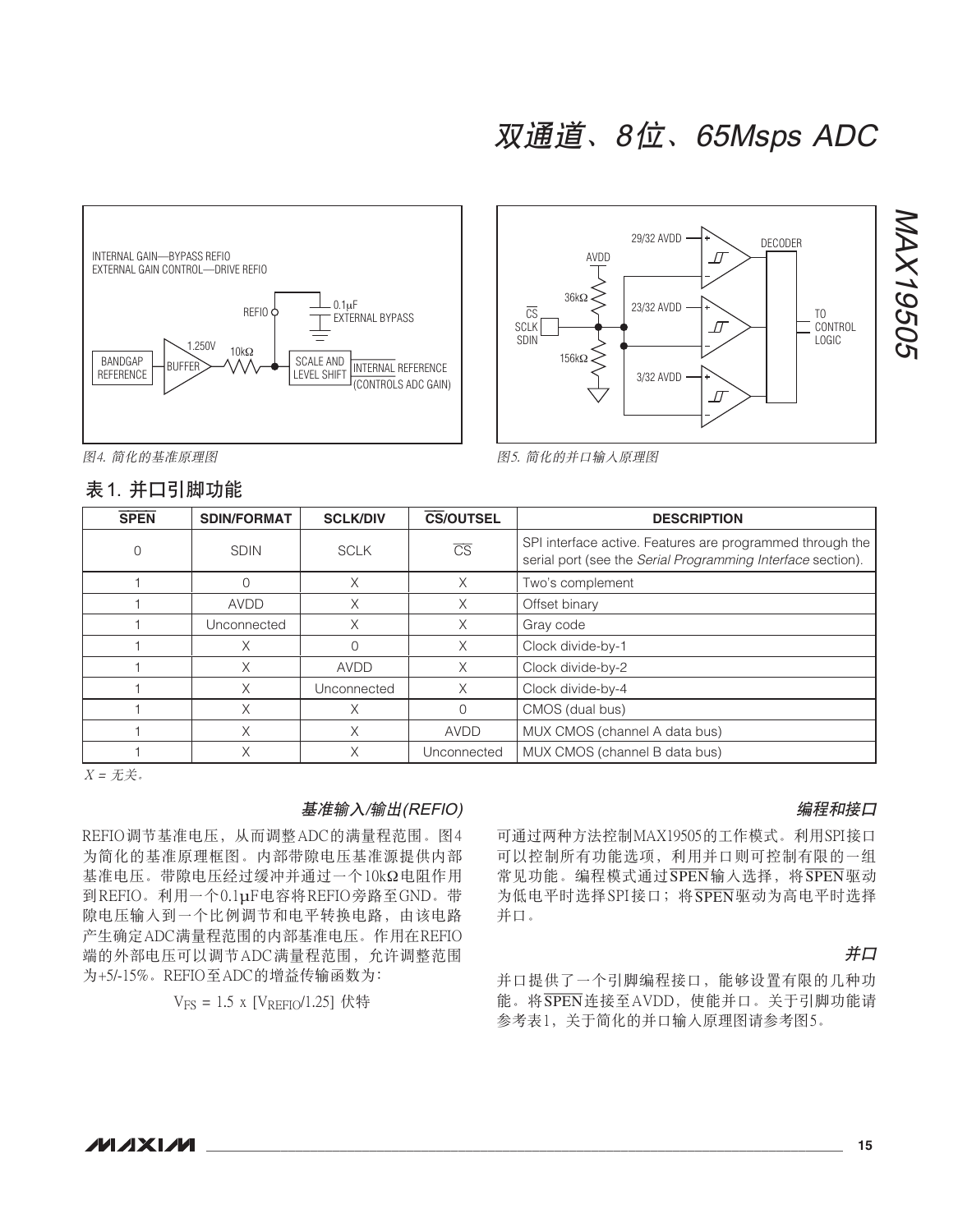

图6. 串口通信周期



图7. 串口时序图

#### 串行编程接口

串口通过CS、SDIN和SCLK输入对MAX19505控制寄存器 进行编程。当CS为低电平时, 在SCLK的上升沿, 串行数 据被逐位移入SDIN; 当 $\overline{\text{CS}}$ 为高电平时, MAX19505忽略 SDIN和SCLK的数据。在每次读/写操作后, CS都必须跃 变到高电平。SDIN也可作为读取控制寄存器的串行数据输 出。串口支持在一个通信周期内的双字节传输。第一个字 节为控制字节, 包括地址和读/写指令, 写入MAX19505; 第二个字节为数据字节, 写入MAX19505或从MAX19505 读出。

图6所示为串口通信周期。第一个SDIN位建立写入或读取 操作(0代表写操作; 1代表读操作)的通信周期。随后7位 指定将要写入或读取的寄存器地址。最后8个SDIN位为寄 存器数据。所有地址和数据位在写入和读取时均为MSB 在前。读操作期间, MAX19505串口在SCLK第8个上升沿 之后的下降沿将要读取数据(D7)送至SDIN。由于SDIN输 入的最小保持时间为零,所以主控设备在SCLK的第8个 上升沿后可随时停止SDIN驱动。随后的数据位在SCLK的 下降沿送至SDIN。读操作的输出数据在SCLK的上升沿被 锁定, 图7给出了详细的串口时序图。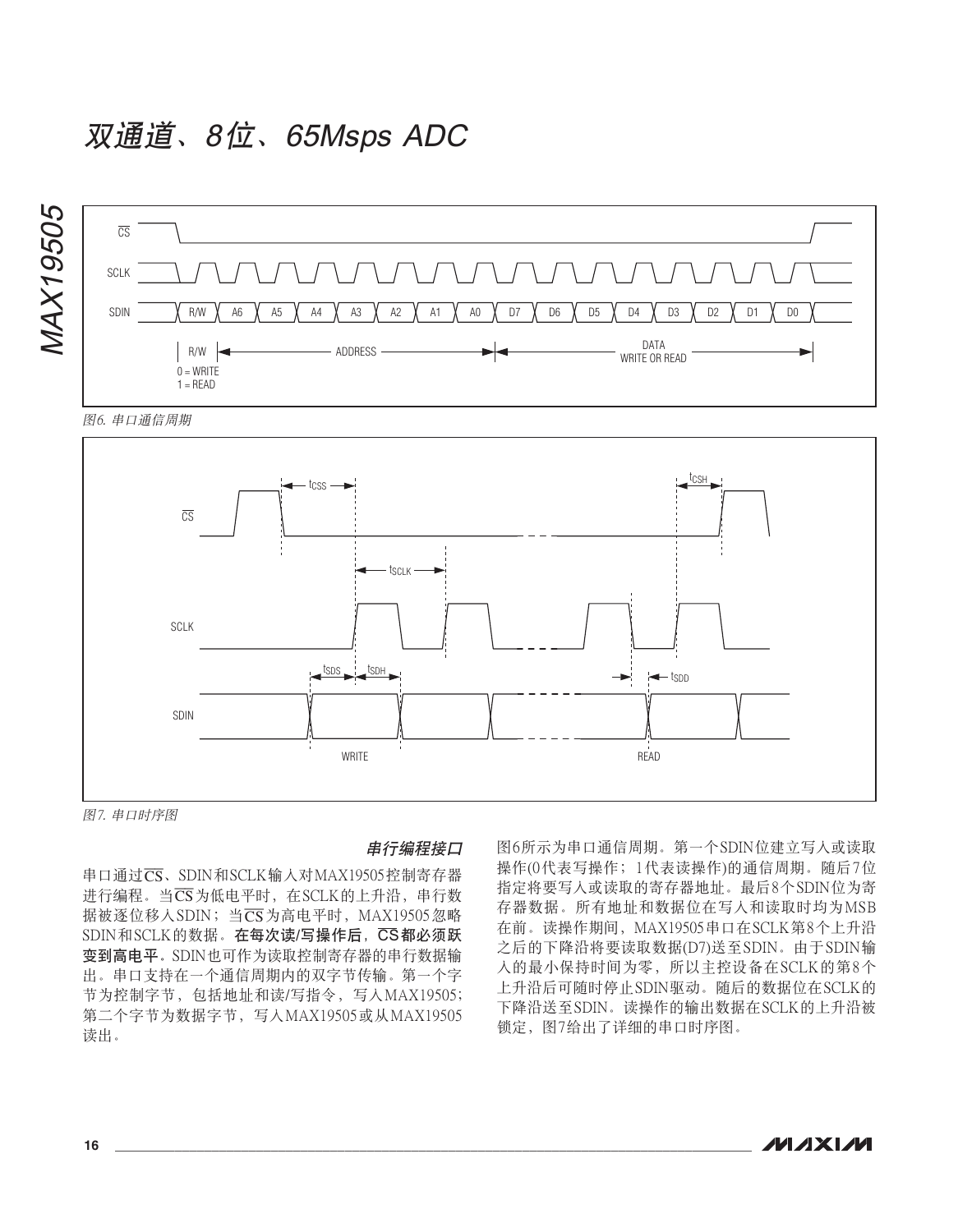| 02h | 00000000 | Digital output power management       |
|-----|----------|---------------------------------------|
| 03h | 10000000 | Data/DCLK timing                      |
| 04h | 00000000 | CHA data output termination control   |
| 05h | 00000000 | CHB data output termination control   |
| 06h | 00000000 | Clock divide/data format/test pattern |
| 07h | Reserved | Reserved-do not use                   |
| 08h | 00000000 | Common mode                           |
| 0Ah |          | Software reset                        |

### 表 2. 寄存器 0Ah 的状态字节

1 0 or 1 Reserved

地址为0Ah的寄存器为特殊功能寄存器。将数据5Ah写入 寄存器OAh, 则启动寄存器复位。执行该操作时, 所有控

 $0 \t 0 \t 0 \t 1 \t 1 = Duty-cycle equalizer DLL is locked$ 

00h | 00000011 | Power management 01h 00000000 Output format

ADDRESS **POR DEFAULT I** 

制寄存器被复位到默认值。对寄存器OAh的读操作返回状 态字节, 具体含义请参考表2给出了信息说明。

双通道、8位、65Msps ADC

|         | ∠. 可 け 皕 ∪⌒!!!)伙 心 丁  ノ |                                                                    |
|---------|-------------------------|--------------------------------------------------------------------|
| BIT NO. | <b>VALUE</b>            | <b>DESCRIPTION</b>                                                 |
|         |                         | Reserved                                                           |
|         |                         | Reserved                                                           |
|         | 0 or 1                  | $=$ ROM read in progress                                           |
|         | 0 or 1                  | $=$ ROM read completed and register data is valid (checksum is OK) |
|         |                         | Reserved                                                           |
|         |                         | Reserved                                                           |

### 表 3. 用户编程寄存器

| BIT <sub>6</sub> |  | BIT <sub>3</sub> |                                                                                                      |  |
|------------------|--|------------------|------------------------------------------------------------------------------------------------------|--|
|                  |  |                  | HPS SHDN1 STBY SHDN1 CHB ON SHDN1 CHA ON SHDN1   HPS SHDN0  STBY SHDN0   CHB ON SHDN0   CHA ON SHDN0 |  |

SHDN输入(引脚7)用于控制任意两个电源管理状态之间的 转换。电源管理寄存器定义了每个电源管理状态。默认状 态下, SHDN = 1时关断MAX19505; SHDN = 0时返回到 完全工作状态。

用户编程寄存器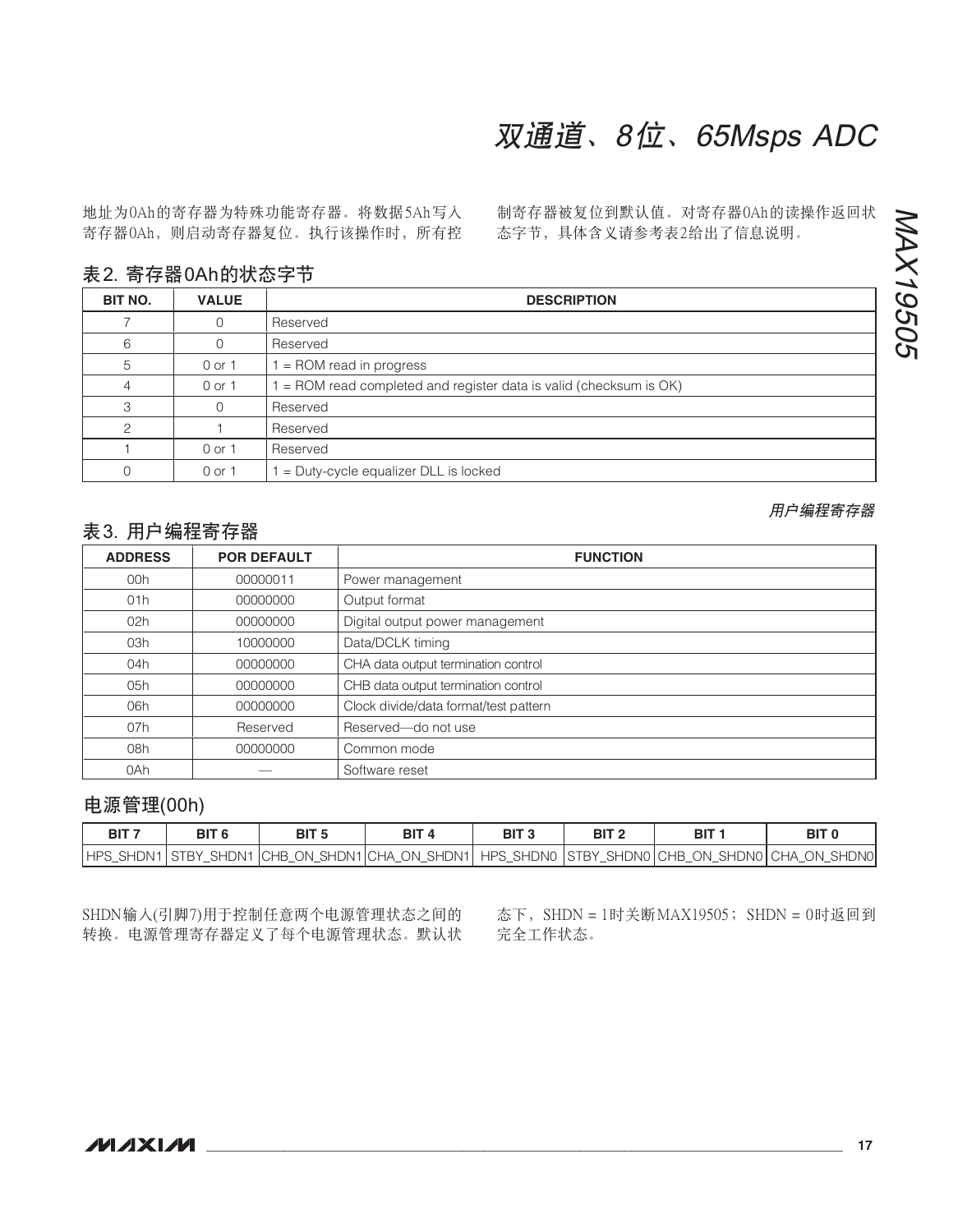除了电源管理, HPS SHDN1和HPS SHDN0还可以启动 A+B加法模式。该模式下, 对两个通道的结果取平均。

MUX CH位选择输出(A+B)/2数据的总线。

控制位:

| ----             |                   |                     |              |                                             |
|------------------|-------------------|---------------------|--------------|---------------------------------------------|
| <b>HPS SHDN0</b> | <b>STBY SHDNO</b> | <b>CHA ON SHDN0</b> | CHB ON SHDN0 | SHDN INPUT = $0*$                           |
| <b>HPS SHDN1</b> | <b>STBY SHDN1</b> | <b>CHA ON SHDN1</b> | CHB ON SHDN1 | SHDN INPUT = $1**$                          |
|                  |                   |                     |              | Complete power-down                         |
|                  |                   |                     |              | Channel B active, channel A full power-down |
|                  |                   |                     |              | Channel A active, channel B full power-down |
|                  | Χ                 |                     |              | Channels A and B active                     |
|                  |                   |                     |              | Channels A and B in standby mode            |
|                  |                   |                     |              | Channel B active, channel A standby         |
|                  |                   |                     |              | Channel A active, channel B standby         |
|                  |                   |                     |              | Channels A and B in standby mode            |
|                  | Χ                 |                     |              | Channels A and B active, output is averaged |
|                  | Χ                 |                     |              | Channels A and B active, output is averaged |

\*当SHDN = 0时, HPS SHDN0, STBY\_SHDN0, CHA\_ON\_SHDN0和CHB\_ON\_SHDN0有效。

\*\*当SHDN = 1时, HPS\_SHDN1、STBY\_SHDN1、CHA\_ON\_SHDN1和CHB\_ON\_SHDN1有效。

 $X = \mathcal{H}$ 

注: 当HPS SHDN\_= 1 (A+B加法模式)时, CHA\_ON\_SHDN\_和CHB\_ON\_SHDN\_必须都等于0时才可关断或进入待机状态。

### 输出格式(01h)

| BIT <sub>7</sub> | BIT <sub>6</sub> | BIT <sub>5</sub>                                                                                                                                                                                                              | BIT <sub>4</sub>         | BIT <sub>3</sub> | BIT <sub>2</sub> | BIT <sub>1</sub> | BIT <sub>0</sub> |
|------------------|------------------|-------------------------------------------------------------------------------------------------------------------------------------------------------------------------------------------------------------------------------|--------------------------|------------------|------------------|------------------|------------------|
| $\mathbf{0}$     |                  |                                                                                                                                                                                                                               | BIT ORDER B              | BIT ORDER A      | MUX CH           | <b>MUX</b>       |                  |
| 第7、6、5位 置0, 正常工作 |                  |                                                                                                                                                                                                                               |                          |                  |                  |                  |                  |
| 第4位              |                  |                                                                                                                                                                                                                               | BIT ORDER B: 将CHB输出位顺序反向 |                  |                  |                  |                  |
|                  |                  |                                                                                                                                                                                                                               | 0=按照定义的数据总线引脚顺序(默认)      |                  |                  |                  |                  |
|                  |                  | the company of the company of the company of the company of the company of the company of the company of the company of the company of the company of the company of the company of the company of the company of the company |                          |                  |                  |                  |                  |

1= 将数据总线引脚的顺序反向

- 第3位 BIT ORDER A: 将CHA输出位顺序反向
	- 0=按照定义的数据总线引脚顺序(默认)
	- 1= 将数据总线引脚的顺序反向
- 第2位 MUX\_CH: 复用数据总线选择
	- 0 = 在CHA上复用数据输出(首先出现CHA数据, 随后出现CHB数据) (默认)
	- 1 = 在CHB上复用数据输出(首先出现CHB数据, 随后出现CHA数据)
- 第1位 MUX: 数字输出模式
	- 0= 双路数据总线输出模式(默认)
	- 1 = 单路复用数据总线输出模式

MUX CH选择输出总线

#### 第0位 置0, 正常工作

**MAXIM** 

**MAX19505**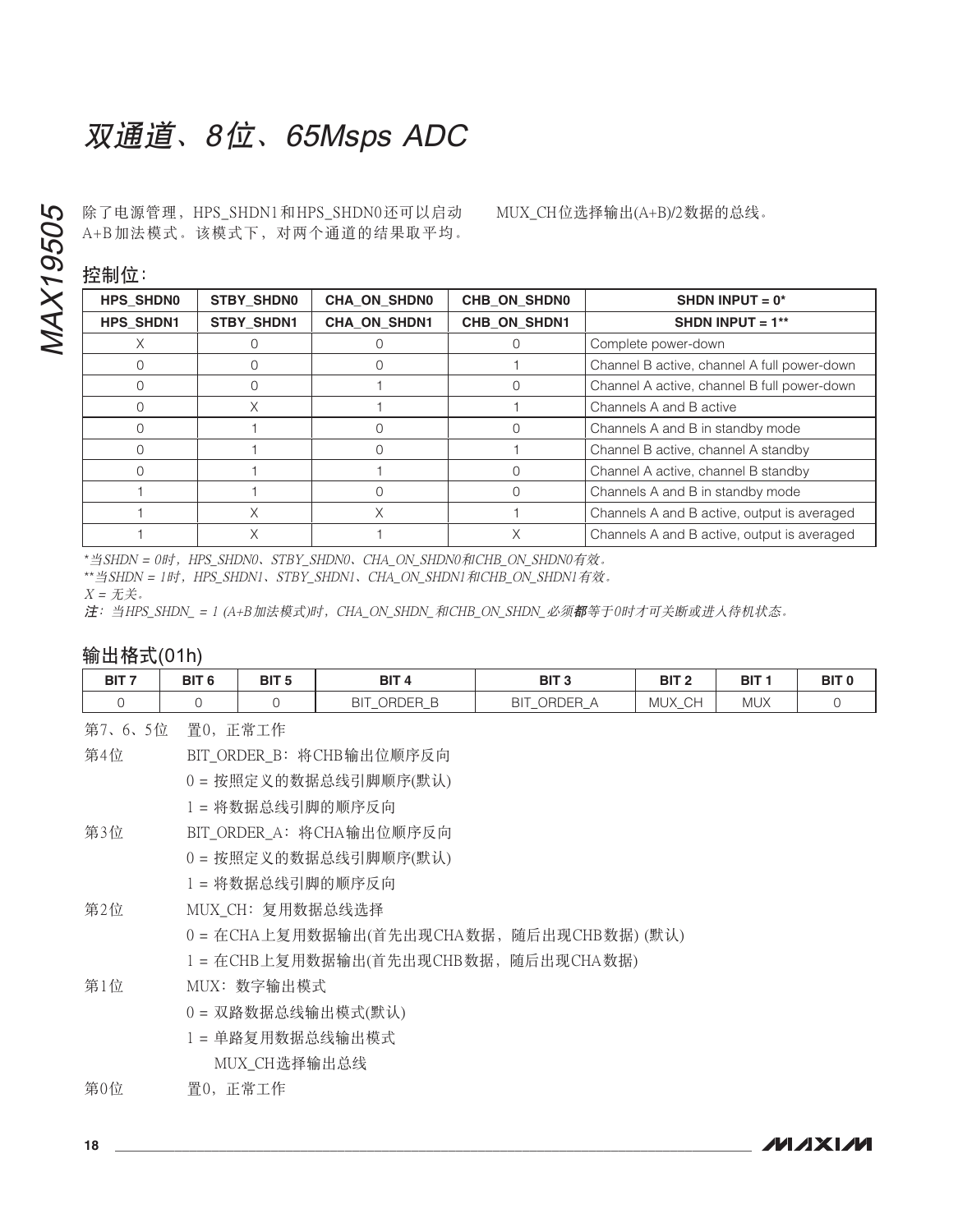#### 数字输出电源管理(02h) MAX19505 BIT<sub>0</sub> BIT<sub>7</sub> BIT<sub>6</sub> BIT<sub>5</sub> BIT<sub>4</sub> BIT<sub>3</sub> BIT<sub>2</sub> BIT<sub>1</sub> **DIS\_DCLK**  $\mathsf X$  $\mathsf X$  $\mathsf X$  $\mathsf X$ PD\_DOUT\_1 PD\_DOUT\_0 DIS\_DOR 第7-4位 无关项 第3、2位 PD DOUT 1、PD DOUT 0: 关断数字输出状态控制 00 = 数字输出为三态(默认) 01 = 数字输出为低电平 10 = 数字输出为三态 11 = 数字输出为高电平 第1位 DIS\_DOR: DOR驱动禁用  $0 = DOR$ 有效(默认) 1 = DOR禁用(三态) 第0位 DIS\_DCLK: DCLK驱动禁用  $0 = DCLK$ 有效(默认) 1 = DCLK禁用(三态)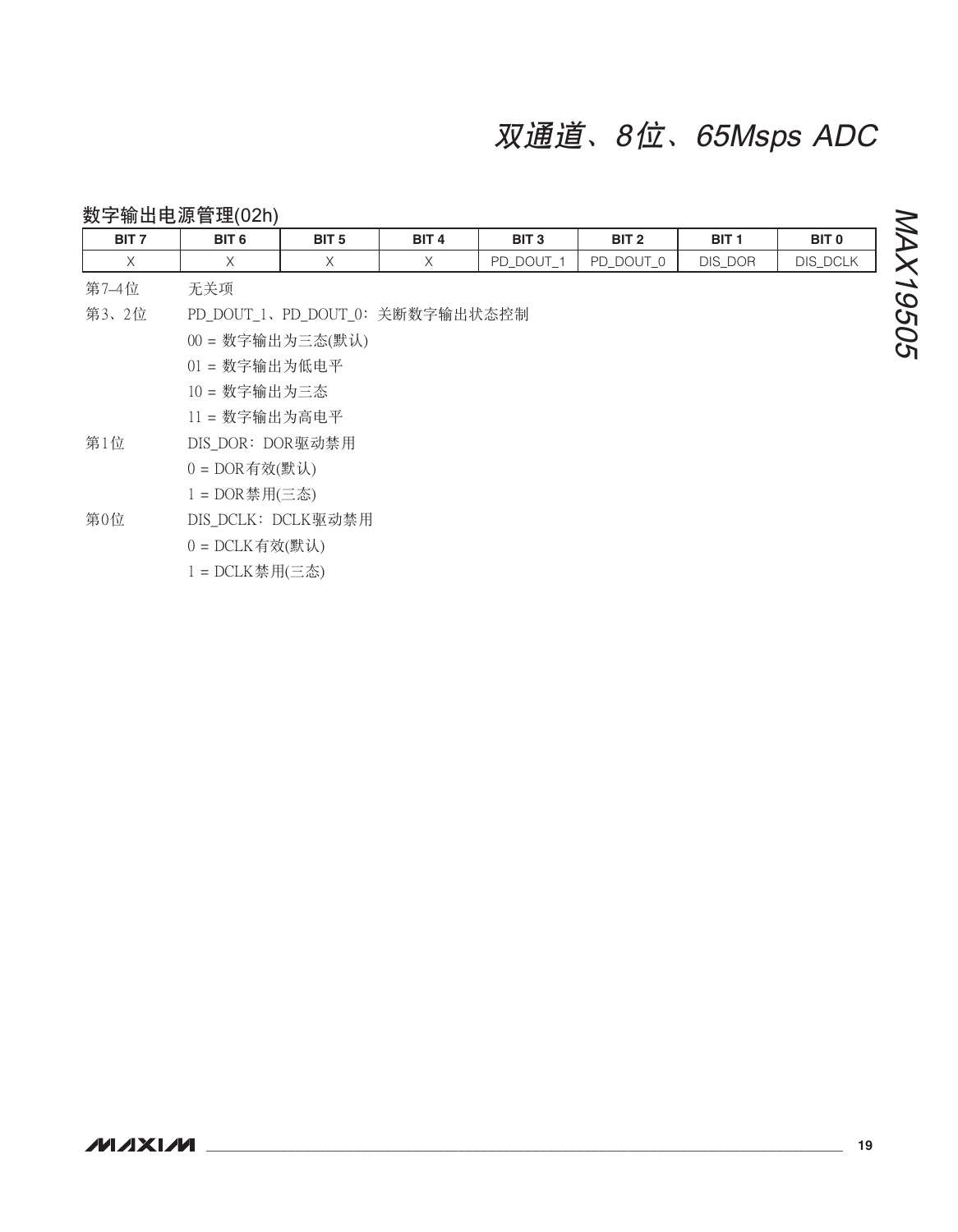### 数据/DCI K时序(03h)

| BIT <sub>7</sub> | BIT <sub>6</sub> | BIT <sub>5</sub>         | BIT <sub>4</sub> | BIT <sub>3</sub>                                   | BIT <sub>2</sub> | BIT 1   | BIT <sub>0</sub> |
|------------------|------------------|--------------------------|------------------|----------------------------------------------------|------------------|---------|------------------|
| DA_BYPASS        | DLY_HALF_T       | DCLKTIME_2               | DCLKTIME_1       | DCLKTIME_0                                         | DTIME_2          | DTIME_1 | DTIME_0          |
| 第7位              |                  | DA_BYPASS: 数据对准器旁路       |                  |                                                    |                  |         |                  |
|                  | 0=标准工作模式         |                          |                  |                                                    |                  |         |                  |
|                  |                  |                          |                  | 1 = 旁路数据对准器延迟线, 相对于输入时钟的输出数据延迟最小。                  |                  |         |                  |
|                  |                  |                          |                  | 设置DTIME = 000b时, 从时钟上升沿到数据转换的时间大约为6ns (默认)         |                  |         |                  |
| 第6位              |                  | DLY_HALF_T: 数据和DCLK延迟T/2 |                  |                                                    |                  |         |                  |
|                  |                  | 0=标准工作模式,无延迟(默认)         |                  |                                                    |                  |         |                  |
|                  |                  | 1 = 数据和DCLK输出延迟T/2       |                  |                                                    |                  |         |                  |
|                  |                  | 在MUX数据总线模式下禁用            |                  |                                                    |                  |         |                  |
| 第5、4、3位          |                  |                          |                  | DCLKTIME_2、DCLKTIME_1、DCLKTIME_0: DCLK时序调整(控制两个通道) |                  |         |                  |
|                  | 000 = 标准工作模式(默认) |                          |                  |                                                    |                  |         |                  |
|                  | $001 = +T/16$    |                          |                  |                                                    |                  |         |                  |
|                  | $010 = +2T/16$   |                          |                  |                                                    |                  |         |                  |
|                  | $011 = +3T/16$   |                          |                  |                                                    |                  |         |                  |
|                  | 100 = 保留, 没有使用   |                          |                  |                                                    |                  |         |                  |
|                  | $101 = -1T/16$   |                          |                  |                                                    |                  |         |                  |
|                  | $110 = -2T/16$   |                          |                  |                                                    |                  |         |                  |
|                  | $111 = -3T/16$   |                          |                  |                                                    |                  |         |                  |
| 第2、1、0位          |                  |                          |                  | DTIME_2、DTIME_1、DTIME_0: 数据时序调整(控制两个通道)            |                  |         |                  |
|                  | 000 = 标准工作模式(默认) |                          |                  |                                                    |                  |         |                  |
|                  | $001 = +T/16$    |                          |                  |                                                    |                  |         |                  |
|                  | $010 = +2T/16$   |                          |                  |                                                    |                  |         |                  |
|                  | $011 = +3T/16$   |                          |                  |                                                    |                  |         |                  |
|                  | 100 = 保留, 没有使用   |                          |                  |                                                    |                  |         |                  |
|                  | $101 = -1T/16$   |                          |                  |                                                    |                  |         |                  |
|                  | $110 = -2T/16$   |                          |                  |                                                    |                  |         |                  |
|                  | $111 = -3T/16$   |                          |                  |                                                    |                  |         |                  |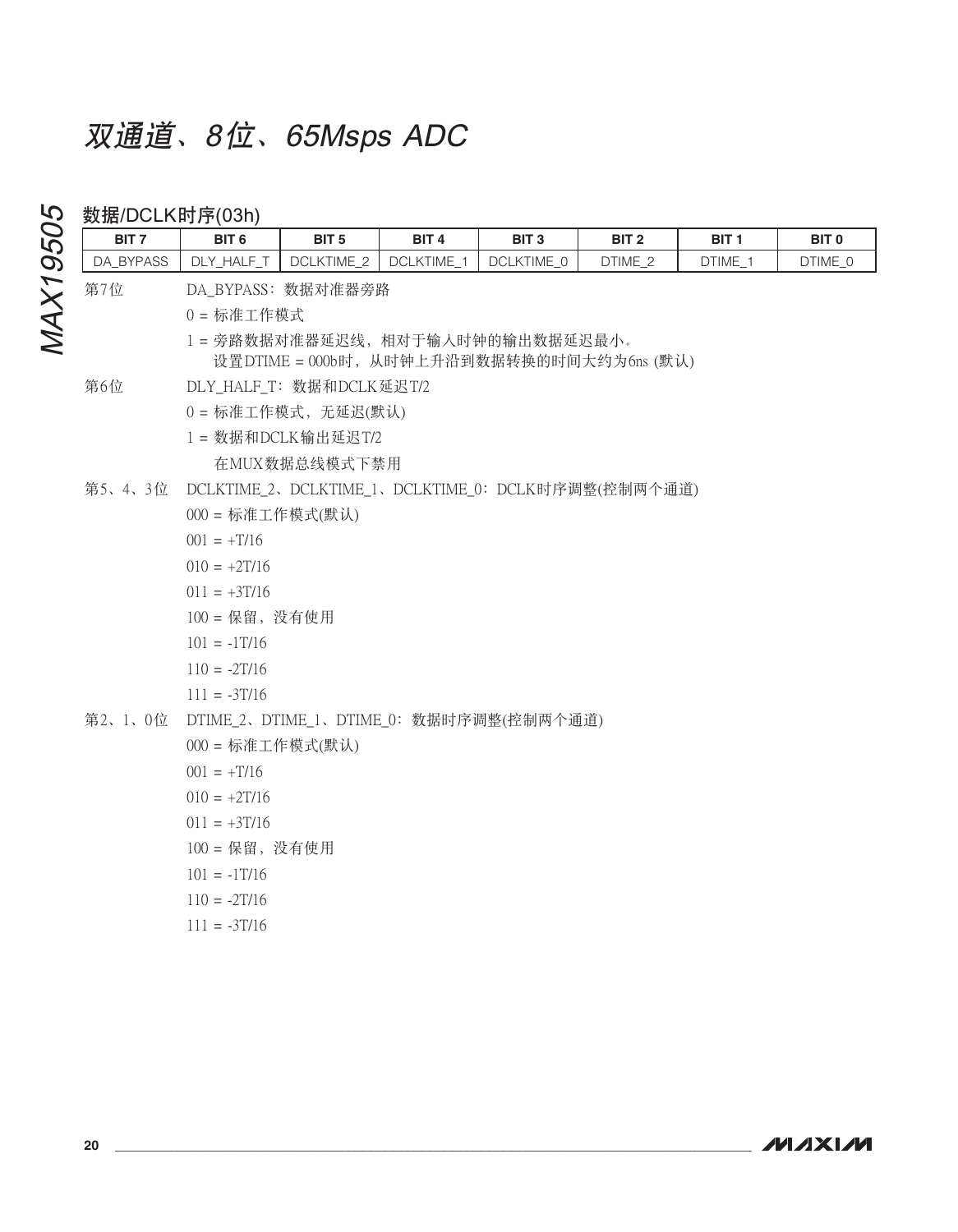CHA数据输出端接控制(04h)

| BIT <sub>7</sub> | BIT <sub>6</sub> | BIT <sub>5</sub>      | BIT <sub>4</sub> | BIT <sub>3</sub>                                         | BIT <sub>2</sub> | BIT <sub>1</sub> | BIT <sub>0</sub> |  |  |  |
|------------------|------------------|-----------------------|------------------|----------------------------------------------------------|------------------|------------------|------------------|--|--|--|
| $\times$         | $\times$         | CT_DCLK_2_A           | CT_DCLK_1_A      | CT_DCLK_0_A                                              | CT_DATA_2_A      | CT_DATA_1_A      | CT_DATA_0_A      |  |  |  |
| 第7、6位            | 无关项              |                       |                  |                                                          |                  |                  |                  |  |  |  |
|                  |                  |                       |                  | 第5、4、3位 CT_DCLK_2_A、CT_DCLK_1_A、CT_DCLK_0_A:CHA DCLK端接控制 |                  |                  |                  |  |  |  |
|                  |                  | $000 = 50\Omega$ (默认) |                  |                                                          |                  |                  |                  |  |  |  |
|                  |                  | $001 = 75\Omega$      |                  |                                                          |                  |                  |                  |  |  |  |
|                  |                  | $010 = 100\Omega$     |                  |                                                          |                  |                  |                  |  |  |  |
|                  |                  | $011 = 150\Omega$     |                  |                                                          |                  |                  |                  |  |  |  |
|                  |                  | $1xx = 300\Omega$     |                  |                                                          |                  |                  |                  |  |  |  |
|                  |                  |                       |                  | 第2、1、0位  CT_DATA_2_A、CT_DATA_1_A、CT_DATA_0_A:CHA数据输出端接控制 |                  |                  |                  |  |  |  |
|                  |                  | $000 = 50\Omega$ (默认) |                  |                                                          |                  |                  |                  |  |  |  |
|                  |                  | $001 = 75\Omega$      |                  |                                                          |                  |                  |                  |  |  |  |
|                  |                  | $010 = 100\Omega$     |                  |                                                          |                  |                  |                  |  |  |  |

 $1xx = 300\Omega$ 

 $011 = 150\Omega$ 

### CHB数据输出端接控制(05h)

| BIT <sub>7</sub> | BIT <sub>6</sub> | BIT <sub>5</sub>             | BIT <sub>4</sub> | BIT <sub>3</sub>             | $-BIT C$                                      | <b>BIT</b>                | <b>BIT C</b>        |
|------------------|------------------|------------------------------|------------------|------------------------------|-----------------------------------------------|---------------------------|---------------------|
|                  |                  | $\circ$ T DCLK $\sim$<br>___ | CT DCLK<br>$-$   | LB CT_DCLK_0_B<br>-<br>.<br> | $\vdash$ CT DATA 2 B<br>--<br><u>—</u><br>$-$ | DATA<br>-н<br>- CT<br>$-$ | ' Aر<br>- C I<br>-- |

第7、6位 无关项

第5、4、3位 CT\_DCLK\_2\_B、CT\_DCLK\_1\_B、CT\_DCLK\_0\_B: CHB DCLK端接控制

 $000 = 50Ω$  (默认)

 $001 = 75\Omega$ 

 $010 = 100\Omega$ 

 $011 = 150\Omega$ 

 $1xx = 300\Omega$ 

第2、1、0位 CT\_DATA\_2\_B、CT\_DATA\_1\_B、CT\_DATA\_0\_B: CHB数据输出端接控制

 $000 = 50Ω$  (默认)

 $001 = 75\Omega$ 

 $010 = 100\Omega$ 

 $011 = 150\Omega$ 

 $1xx = 300\Omega$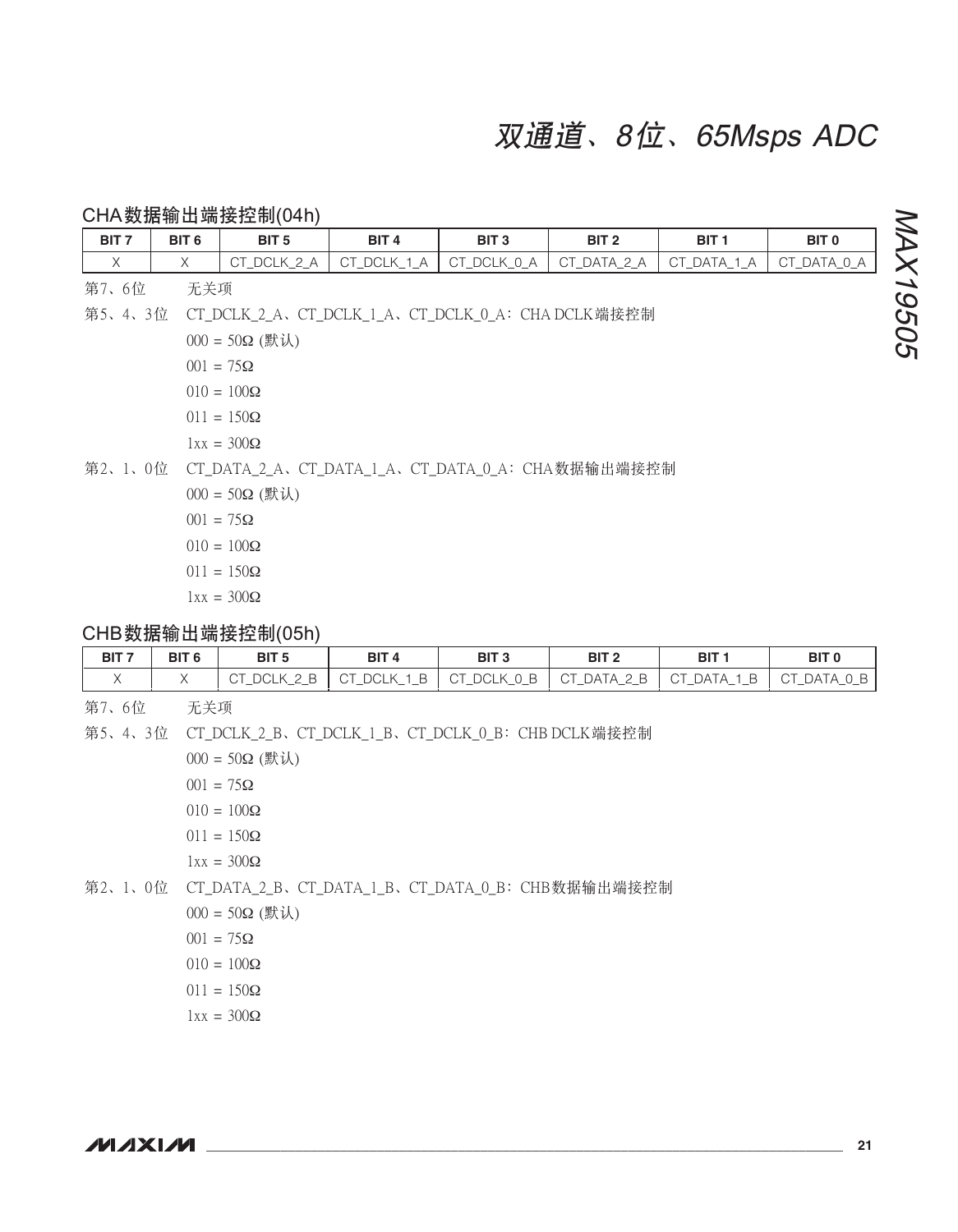| BIT <sub>7</sub> | BIT <sub>6</sub>                                                      | BIT <sub>5</sub> | BIT <sub>4</sub>     | BIT <sub>3</sub> | BIT <sub>2</sub> | BIT <sub>1</sub> | BIT <sub>0</sub> |
|------------------|-----------------------------------------------------------------------|------------------|----------------------|------------------|------------------|------------------|------------------|
| TEST_PATTERN     | TEST_DATA                                                             | FORMAT_1         | FORMAT <sub>_0</sub> | <b>TERM_100</b>  | SYNC_MODE        | DIV <sub>1</sub> | DIV <sub>0</sub> |
| 第7位              | TEST_PATTERN: 测试模板选择                                                  |                  |                      |                  |                  |                  |                  |
|                  | 0 = 从0上升到255 (偏移二进制)并重复该过程(采用后续格式) (默认)                               |                  |                      |                  |                  |                  |                  |
|                  | 1 = 在两个数据通道上交替输出: D[7:0] = 01010101、DOR = 1和D[7:0] = 10101010、DOR = 0 |                  |                      |                  |                  |                  |                  |
| 第6位              | TEST_DATA: 数据测试模式                                                     |                  |                      |                  |                  |                  |                  |
|                  | 0 = 标准数据输出(默认)                                                        |                  |                      |                  |                  |                  |                  |
|                  | 1 = 输出测试数据模板                                                          |                  |                      |                  |                  |                  |                  |
| 第5、4位            | FORMAT_1、FORMAT_0: 数据位格式                                              |                  |                      |                  |                  |                  |                  |
|                  | 00 = 二进制补码(默认)                                                        |                  |                      |                  |                  |                  |                  |
|                  | $01 = $ 偏移二进制                                                         |                  |                      |                  |                  |                  |                  |
|                  | $10 =$ 格雷码                                                            |                  |                      |                  |                  |                  |                  |
|                  | 11 = 二进制补码                                                            |                  |                      |                  |                  |                  |                  |
| 第3位              | TERM_100: 选择100Ω时钟输入端接                                                |                  |                      |                  |                  |                  |                  |
|                  | $0 = \overline{\text{H}}$ 端接(默认)                                      |                  |                      |                  |                  |                  |                  |
|                  | 1= 差分时钟输入跨接100Ω端接                                                     |                  |                      |                  |                  |                  |                  |
| 第2位              | SYNC_MODE: 分频器同步模式选择                                                  |                  |                      |                  |                  |                  |                  |
|                  | 0 = 滑动模式(图11)(默认)                                                     |                  |                      |                  |                  |                  |                  |
|                  | 1 = 边沿模式(图12)                                                         |                  |                      |                  |                  |                  |                  |
| 第1、0位            | DIV1、DIV0: 输入时钟分频器选择                                                  |                  |                      |                  |                  |                  |                  |
|                  | $00 = \mathfrak{B}$ 有分频(默认)                                           |                  |                      |                  |                  |                  |                  |
|                  | $01 = 2$ 分频                                                           |                  |                      |                  |                  |                  |                  |
|                  | $10 = 4$ 分频                                                           |                  |                      |                  |                  |                  |                  |
|                  | 11 = 没有分频                                                             |                  |                      |                  |                  |                  |                  |

### 保留(07h)—请勿写入该寄存器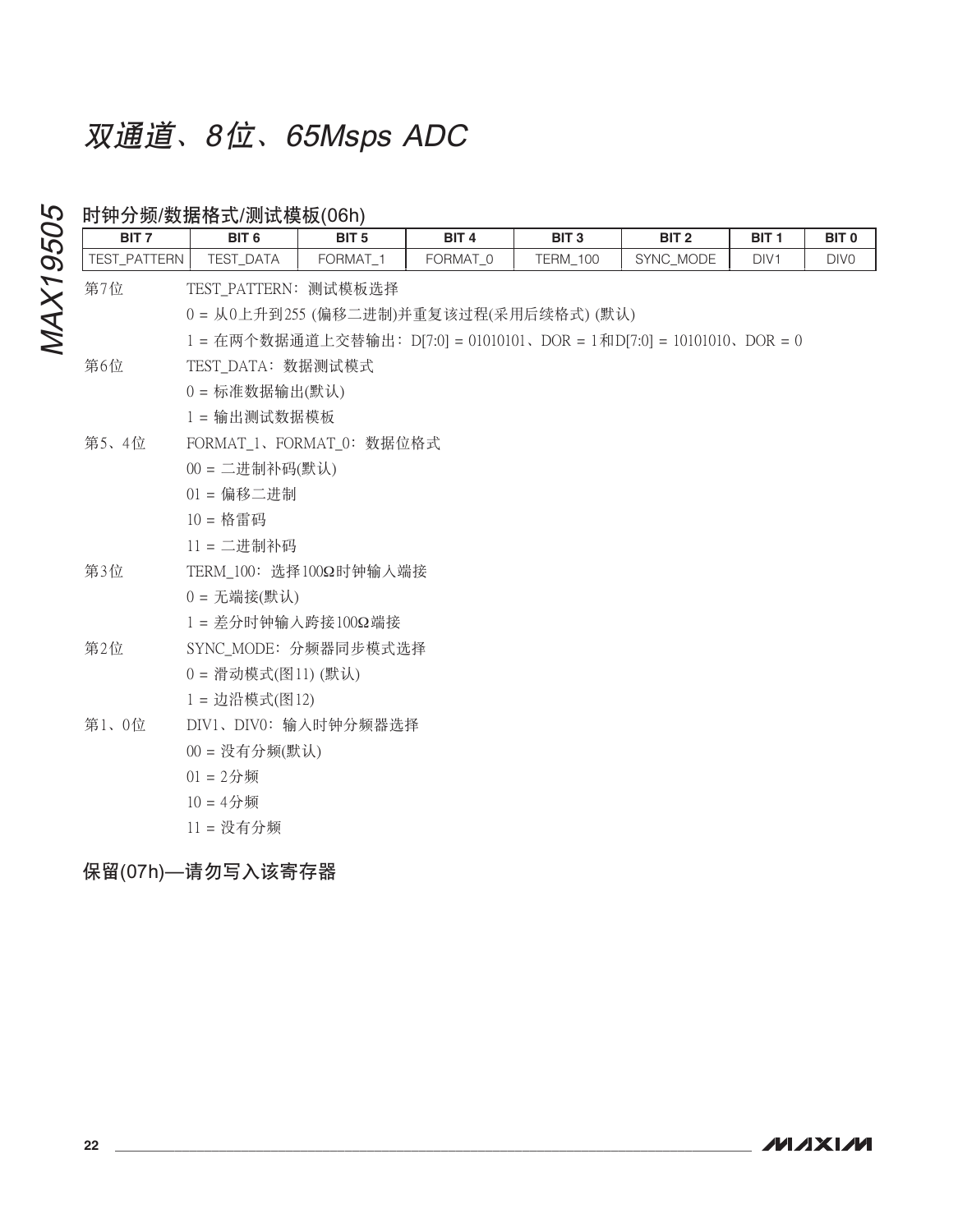| 共模(08h)          |                       |                            |                  |                                                  |                  |                  |                  |          |  |  |  |  |
|------------------|-----------------------|----------------------------|------------------|--------------------------------------------------|------------------|------------------|------------------|----------|--|--|--|--|
| BIT <sub>7</sub> | BIT <sub>6</sub>      | BIT <sub>5</sub>           | BIT <sub>4</sub> | BIT <sub>3</sub>                                 | BIT <sub>2</sub> | BIT <sub>1</sub> | BIT <sub>0</sub> |          |  |  |  |  |
| CMI_SELF_B       | CMI_ADJ_2_B           | CMI_ADJ_1_B                | CMI_ADJ_0_B      | CMI_SELF_A                                       | CMI_ADJ_2_A      | CMI_ADJ_1_A      | CMI_ADJ_0_A      |          |  |  |  |  |
| 第7位              |                       | CMI_SELF_B: CHB输入共模接模拟输入   |                  |                                                  |                  |                  |                  |          |  |  |  |  |
|                  | 0 = 内部共模电压不作用到输入端(默认) |                            |                  |                                                  |                  |                  |                  |          |  |  |  |  |
|                  |                       | 1 = 通过2kΩ电阻将内部共模电压作用到模拟输入端 |                  |                                                  |                  |                  |                  | MAX19505 |  |  |  |  |
| 第6、5、4位          |                       |                            |                  | CMI_ADJ_2_B、CMI_ADJ_1_B、CMI_ADJ_0_B: CHB输入共模电压调整 |                  |                  |                  |          |  |  |  |  |
|                  |                       | $000 = 0.900V$ (默认)        |                  |                                                  |                  |                  |                  |          |  |  |  |  |
|                  | $001 = 1.050V$        |                            |                  |                                                  |                  |                  |                  |          |  |  |  |  |
|                  | $010 = 1.200V$        |                            |                  |                                                  |                  |                  |                  |          |  |  |  |  |
|                  | $011 = 1.350V$        |                            |                  |                                                  |                  |                  |                  |          |  |  |  |  |
|                  | $100 = 0.900V$        |                            |                  |                                                  |                  |                  |                  |          |  |  |  |  |
|                  | $101 = 0.750V$        |                            |                  |                                                  |                  |                  |                  |          |  |  |  |  |
|                  | $110 = 0.600V$        |                            |                  |                                                  |                  |                  |                  |          |  |  |  |  |
|                  | $111 = 0.450V$        |                            |                  |                                                  |                  |                  |                  |          |  |  |  |  |
| 第3位              |                       | CMI_SELF_A: CHA输入共模接模拟输入   |                  |                                                  |                  |                  |                  |          |  |  |  |  |
|                  |                       | 0 = 内部共模电压不作用到输入端(默认)      |                  |                                                  |                  |                  |                  |          |  |  |  |  |
|                  |                       | 1 = 通过2kΩ电阻将内部共模电压作用到模拟输入端 |                  |                                                  |                  |                  |                  |          |  |  |  |  |
| 第2、1、0位          |                       |                            |                  | CMI_ADJ_2_A、CMI_ADJ_1_A、CMI_ADJ_0_A: CHA输入共模调整   |                  |                  |                  |          |  |  |  |  |
|                  | $000 = 0.900V$ (默认)   |                            |                  |                                                  |                  |                  |                  |          |  |  |  |  |
|                  | $001 = 1.050V$        |                            |                  |                                                  |                  |                  |                  |          |  |  |  |  |
|                  | $010 = 1.200V$        |                            |                  |                                                  |                  |                  |                  |          |  |  |  |  |
|                  | $011 = 1.350V$        |                            |                  |                                                  |                  |                  |                  |          |  |  |  |  |
|                  | $100 = 0.900V$        |                            |                  |                                                  |                  |                  |                  |          |  |  |  |  |
|                  | $101 = 0.750V$        |                            |                  |                                                  |                  |                  |                  |          |  |  |  |  |
|                  | $110 = 0.600V$        |                            |                  |                                                  |                  |                  |                  |          |  |  |  |  |
|                  | $111 = 0.450V$        |                            |                  |                                                  |                  |                  |                  |          |  |  |  |  |

### 软件复位(0Ah)

第7-0位 SWRESET: 写入5Ah时启动软件复位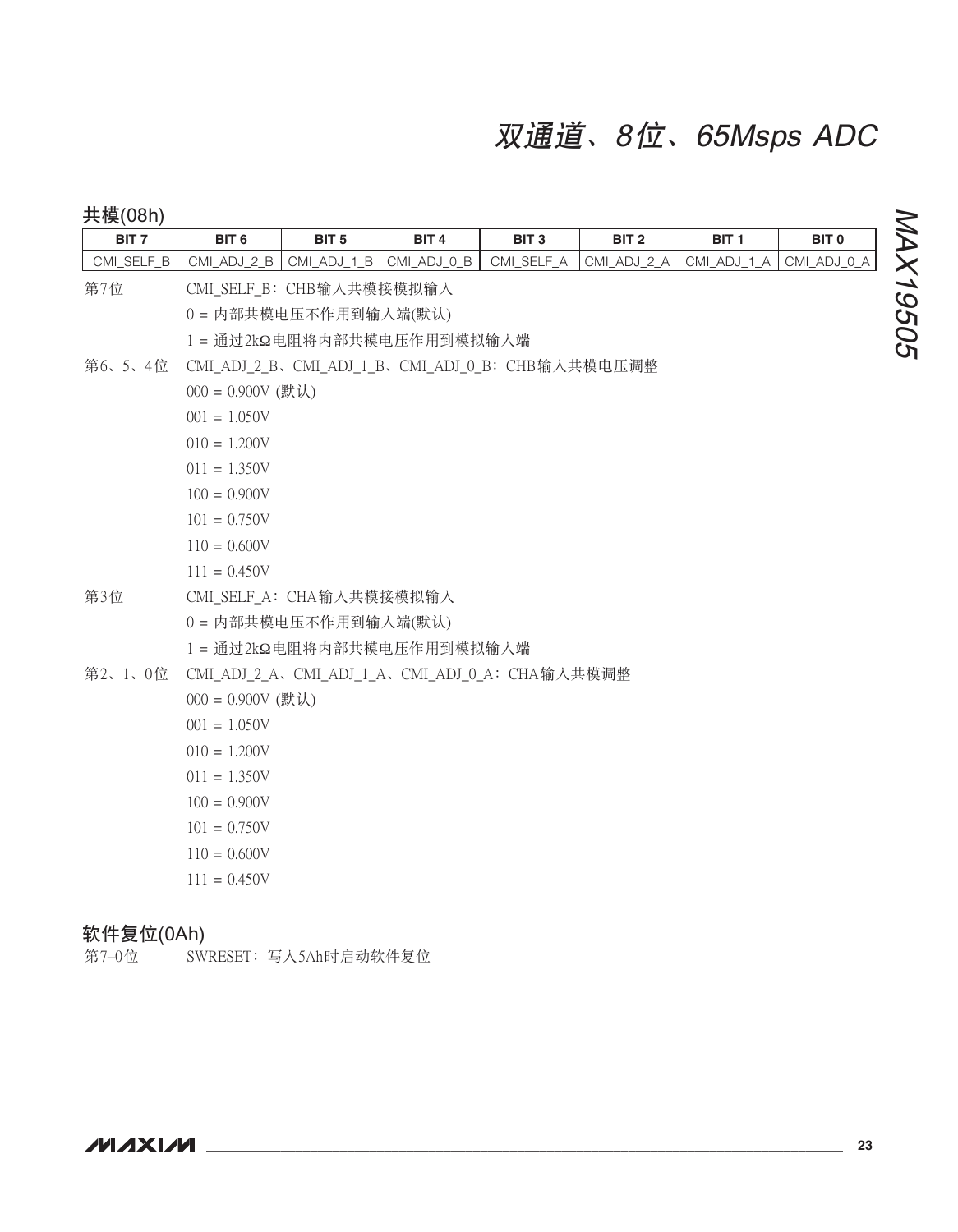#### 时钟输入



输入时钟接口为时钟分频器的要求提供了灵活性。 MAX19505接受全差分时钟或单端逻辑电平时钟。为实现 差分时钟工作, 请将差分时钟连接至CLK+和CLK-输入。 在该模式下,内部建立输入共模以允许交流耦合。如果 共模被限制在规定的1V至1.4V时钟输入共模范围内, 则 差分时钟信号也可以被直流耦合。为实现单端工作, 请 将CLK-连接至GND并且用逻辑电平信号驱动CLK+输入。 当CLK-输入接地(或者被下拉至低于时钟模式检测比较器 的门限)时,差分至单端转换级则被禁用,而逻辑电平反 相通路被启用。

#### 时钟分频器

 $MAX19505$ 提供了时钟分频洗项。通过串口设置DIV0和 DIV1使能时钟分频。关于时钟分频器洗项的详细信息,请 参考时钟分频/数据格式/测试模板寄存器(06h)。或者在并 口编程配置(SPEN = 1)中使用DIV输入使能时钟分频。





图9. 双总线输出模式时序

**MAXM**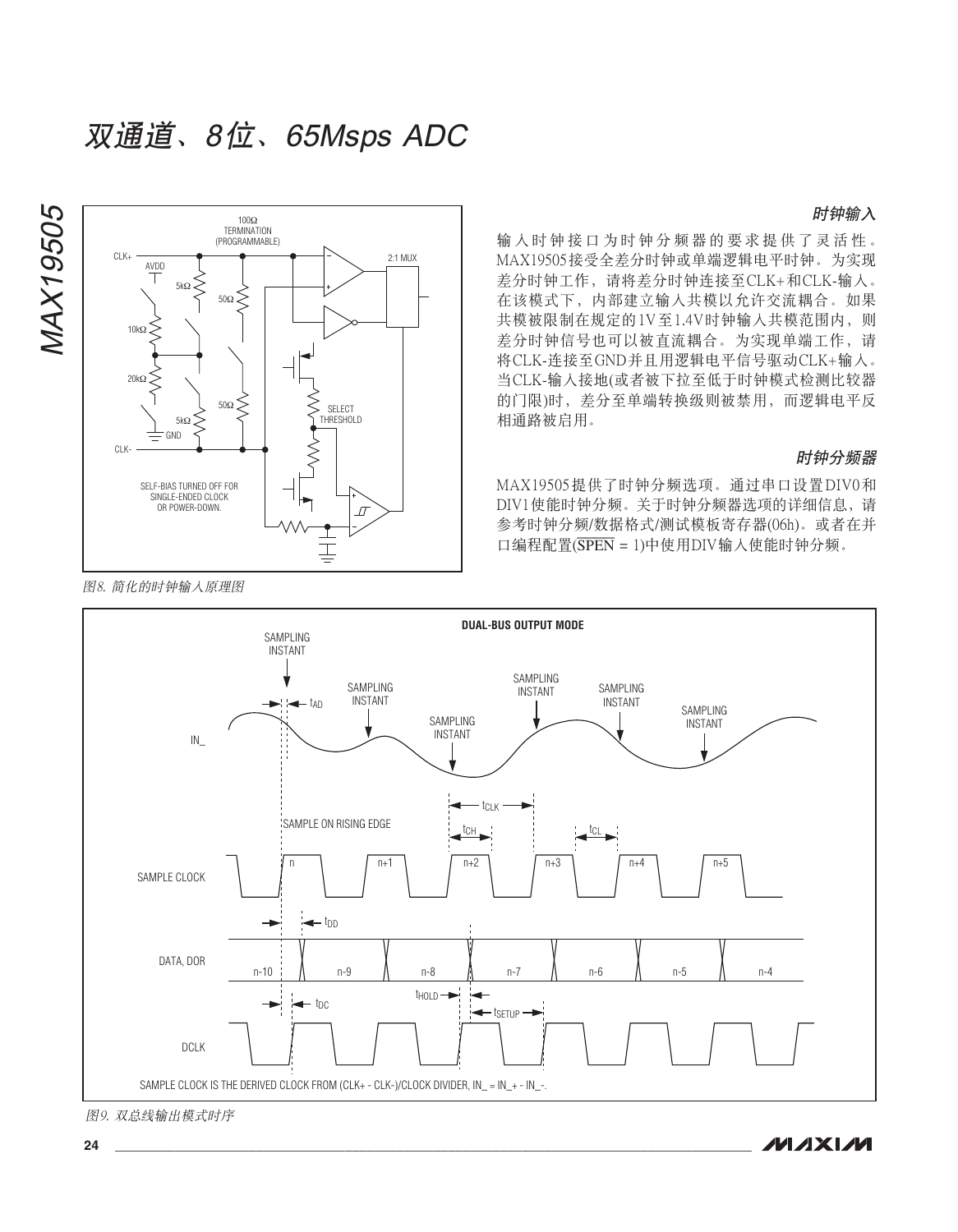

图10. 复用输出模式时序

#### 系统时序要求

图9和图10说明了时钟输入和输出、模拟输入、采样事件 和数据输出之间的关系。MAX19505在采样时钟的上升沿 进行采样。经过9个时钟的内部延迟后, 在下一个DCLK 的上升沿输出数据有效。在时钟分频应用中,采样时钟 为分频后的内部时钟, 公式如下:

[(CLK+ - CLK-)/DIVIDER]

#### 同步

采用时钟分频时,内部时钟的相位可能与系统的FPGA、 微控制器或其它MAX19505的时钟不同相。有两种方式可 以同步内部时钟: 滑动同步和边沿同步。用时钟分频/数 据格式/测试模板寄存器(06h)的SYNC MODE (第2位)选择 同步模式并将SYNC输入驱动为高电平进行同步。

滑动同步模式下, SYNC\_MODE = 0 (默认): 在SYNC上升 沿(假设满足建立和保持时间)之后的第3个输入时钟(CLK) 的上升沿, 强制分频器输出跳过一次状态跃变(图11)。

边沿同步模式, SYNC\_MODE = 1: 在SYNC上升沿(假设 满足建立和保持时间)之后的第3个输入时钟(CLK)的上升 沿, 分频器输出被强制为状态0。一个SYNC的有效上升 沿后, 分频器时钟上升沿出现在CLK的第4个(/2模式)或 第5个(/4模式)上升沿(图12)。

NAX19505

MAX19505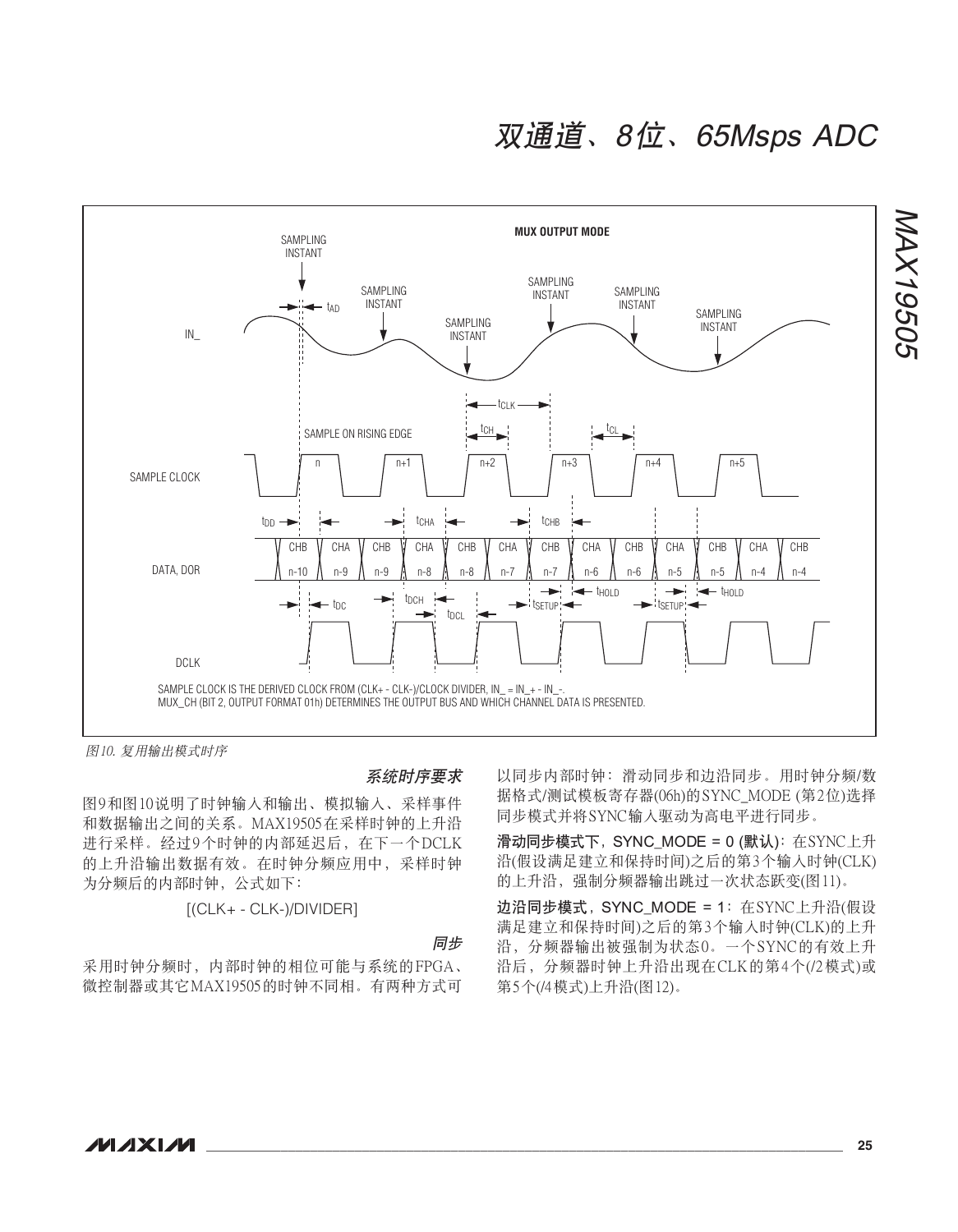

图11. 滑动同步模式

**MAXIM**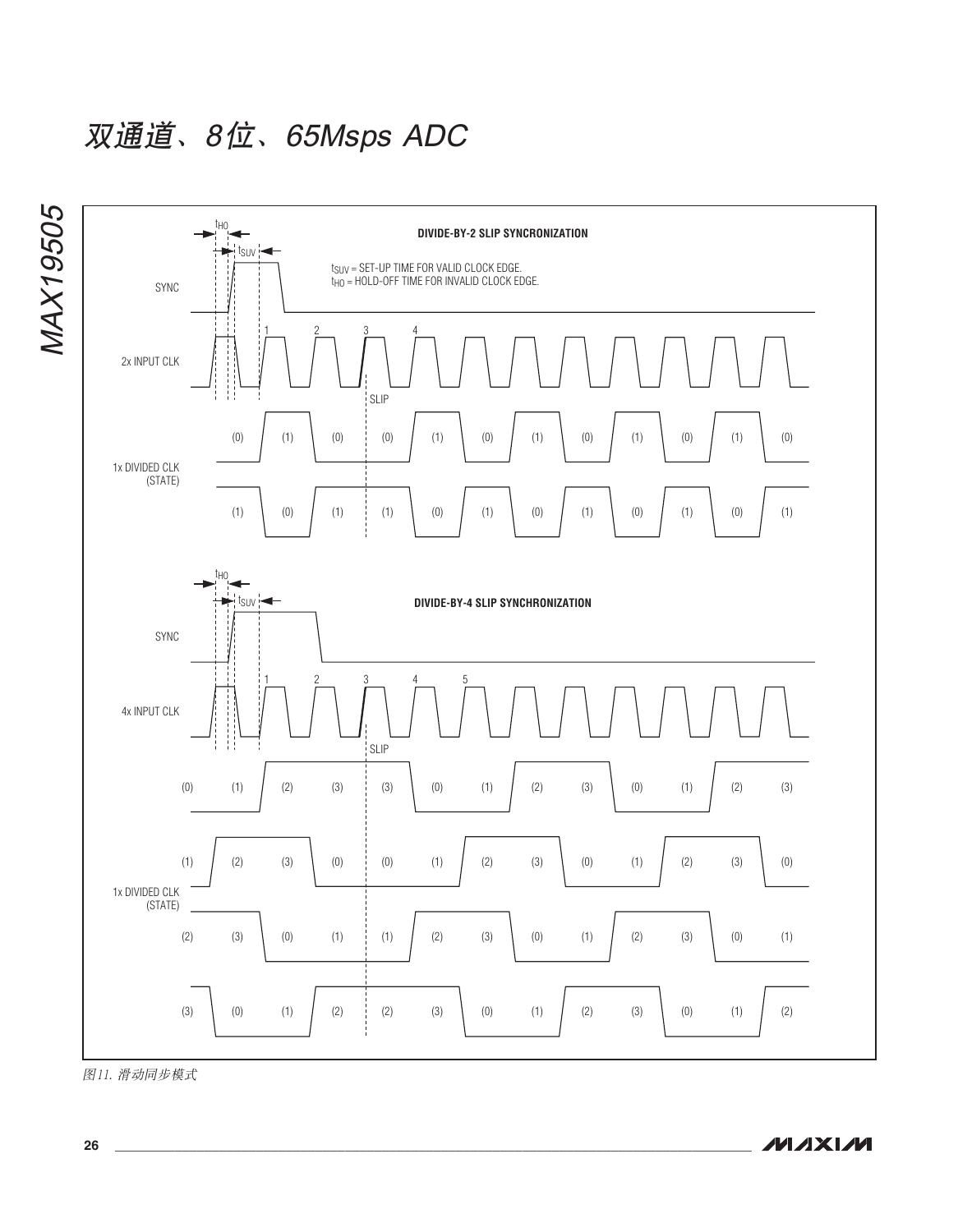

图12. 边沿同步模式

**\_\_\_\_\_\_\_\_\_\_\_\_\_\_\_\_\_\_\_\_\_\_\_\_\_\_\_\_\_\_\_\_\_\_\_\_\_\_\_\_\_\_\_\_\_\_\_\_\_\_\_\_\_\_\_\_\_\_\_\_\_\_\_\_\_\_\_\_\_\_\_\_\_\_\_\_\_\_\_\_\_\_\_\_\_\_ 27**

NAX19505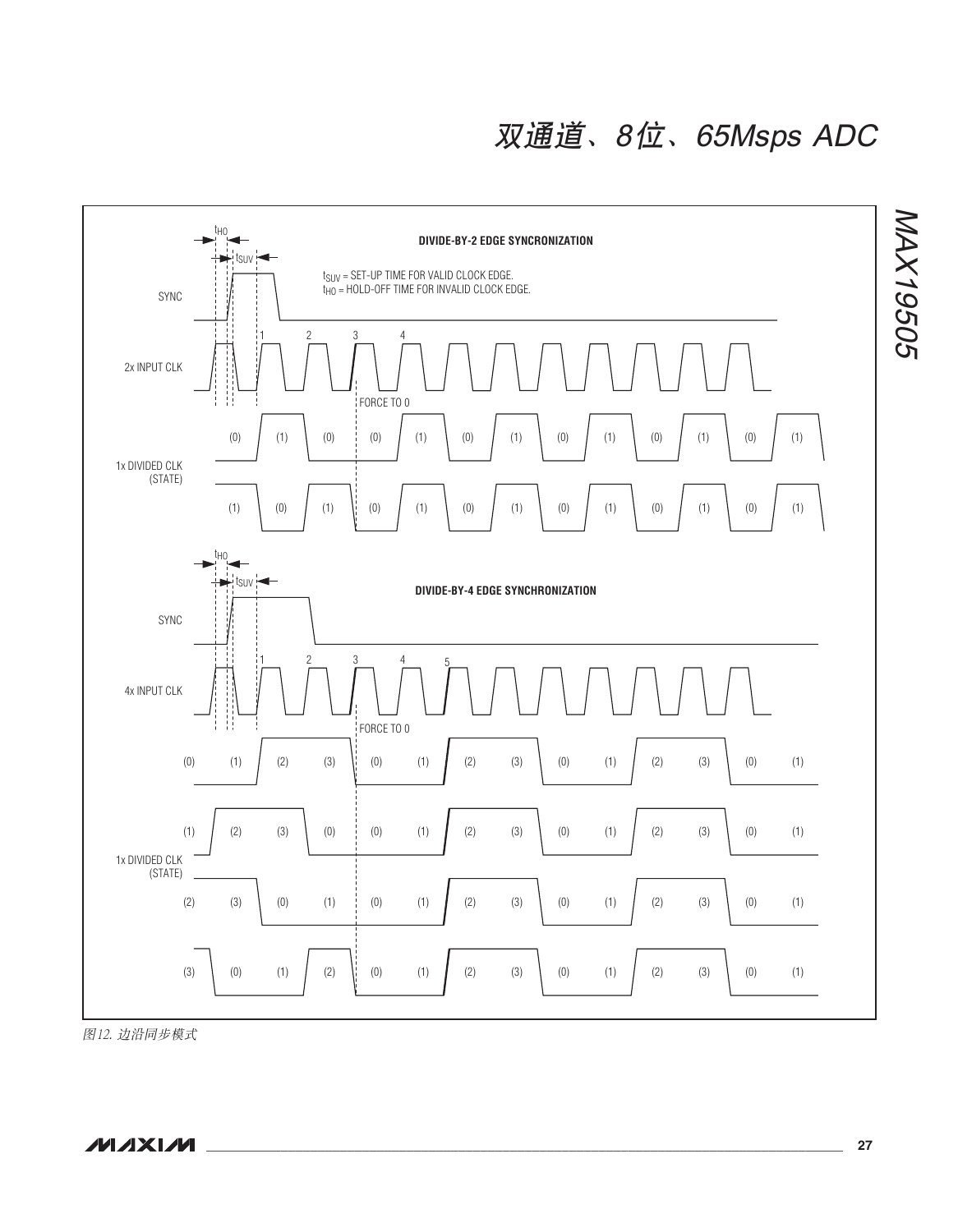### 表4 数据时序控制

MAX19505

**MAX19505** 

| <b>DATA TIMING CONTROL</b> | <b>DESCRIPTION</b>                                                                                                                                                                                                      |  |  |
|----------------------------|-------------------------------------------------------------------------------------------------------------------------------------------------------------------------------------------------------------------------|--|--|
| DA BYPASS                  | Data aligner bypass. When this control is active (high), data and DCLK delay is reduced by<br>approximately 3.4ns (relative to $DA_BYPASS = 0$ ).                                                                       |  |  |
| DLY HALF T                 | When this control is active, data output is delayed by half clock period (T/2). This control does not<br>delay data output if MUX mode is active.                                                                       |  |  |
| DTIME < 2:0>               | Allows adjustment of data output delay in T/16 increments, where T is the sample clock period.                                                                                                                          |  |  |
| DCLKTIME < 2:0>            | Provides adjustment of DCLK delay in T/16 increments, where T is the sample clock period. When<br>DTIME and DCLKTIME are adjusted to the same setting, the rising edge of DCLK occurs T/8 prior<br>to data transitions. |  |  |

### 表 5. 数据时序控制默认设置

| <b>DATA TIMING</b><br><b>CONTROL</b> | <b>DEFAULT</b> | <b>DESCRIPTION</b>    |
|--------------------------------------|----------------|-----------------------|
| DA BYPASS                            |                | Data aligner disabled |
| DLY HALF T                           |                | No delay              |
| DTIME < 2:0>                         | 000            | No delay              |
| DCLKTIME<2:0>                        | າດດ            | No delay              |

#### 数字输出

MAX19505具有一个双CMOS、可复用的可逆数据总线。 在并口编程模式下, 利用FORMAT输入配置偏移二进制、 二进制补码或格雷码数据输出(D0-D7)。用OUTSEL输 入洗择复用或双总线工作。关于利用SPI接口设置输出格 式的更多信息,请参考输出格式寄存器(01h)。SPI接口提 供更多灵活性, 其中D0-D7 位的顺序被反向, 所以LSB 出现在D7\_位置, 而MSB出现在D0\_位置, OVDD设置输 出电压;可在1.8V至3.3V之间设置OVDD。数字输出端的 输出电阻可在50Ω至300Ω之间设置。利用CH 数据输出 端接控制寄存器(04h和05h)设置每个总线的输出电阻。

#### 可编程数据时序

MAX19505提供可编程数据时序控制, 对时序讲行优化, 从而满足系统时序的要求。时序调整功能还可通过避免 采样瞬间的数据输出跃变来提升ADC性能。关于数据时 序控制信号的介绍, 请参考表4。表5给出了时序调整控 制的默认设置, 许多应用都不需要修改默认设置。

数据时序调整设置的影响请参考图13和图14。x轴为采样 率, y轴为以时钟周期为单位的数据延迟。实线为DTIME 和DLY HALF T的14种可用状态的标称数据时序, 粗线 代表默认设置下的数据时序。请注意MAX19505 65Msps ADC的默认时序调整会产生更多的数据延迟周期。

表6和表7给出了不同采样率下的推荐时序设置。

这些推荐时序设置下的标称数据时序特性与采样率的关 系如图15和图16所示。

当DA BYPASS = 1时, DCLKTIME延迟设置必须等于或 低于DTIME的延迟设置, 如表8所示。

#### **由源管理**

SHDN输入(引脚7)用于控制任意两个电源管理状态之间的 切换。电源管理寄存器(00h)定义了每种电源管理的状态。 默认状态下, SHDN = 1时关断MAX19505, SHDN = 0时返 回完全工作模式。电源管理功能并不要求一定使用SHDN 输入。无论SHDN处于何种状态,器件均可提供完备的电 源管理灵活性, 其中包括通过电源管理寄存器(00h)实现 独立的ADC通道电源管理控制。提供关断和待机低功耗 模式、待机模式下, 基准和占空比均衡电路保持有效工 作状态, 保证快速唤醒器件。待机模式下, 外部施加的 时钟信号必须保持有效,以保证占空比均衡器保持锁定。 从待机模式唤醒的典型时间为15µs。关断模式下,除了 集成自检稳压器所要求的基准电路外,所有电路都将关 闭。当器件处于关断状态时, 如果稳压器处于有效状态, 会消耗额外的与调节电路相关的电源电流。从关断模式 唤醒的典型时间为5ms, 主要取决于REFIO的RC时间常数。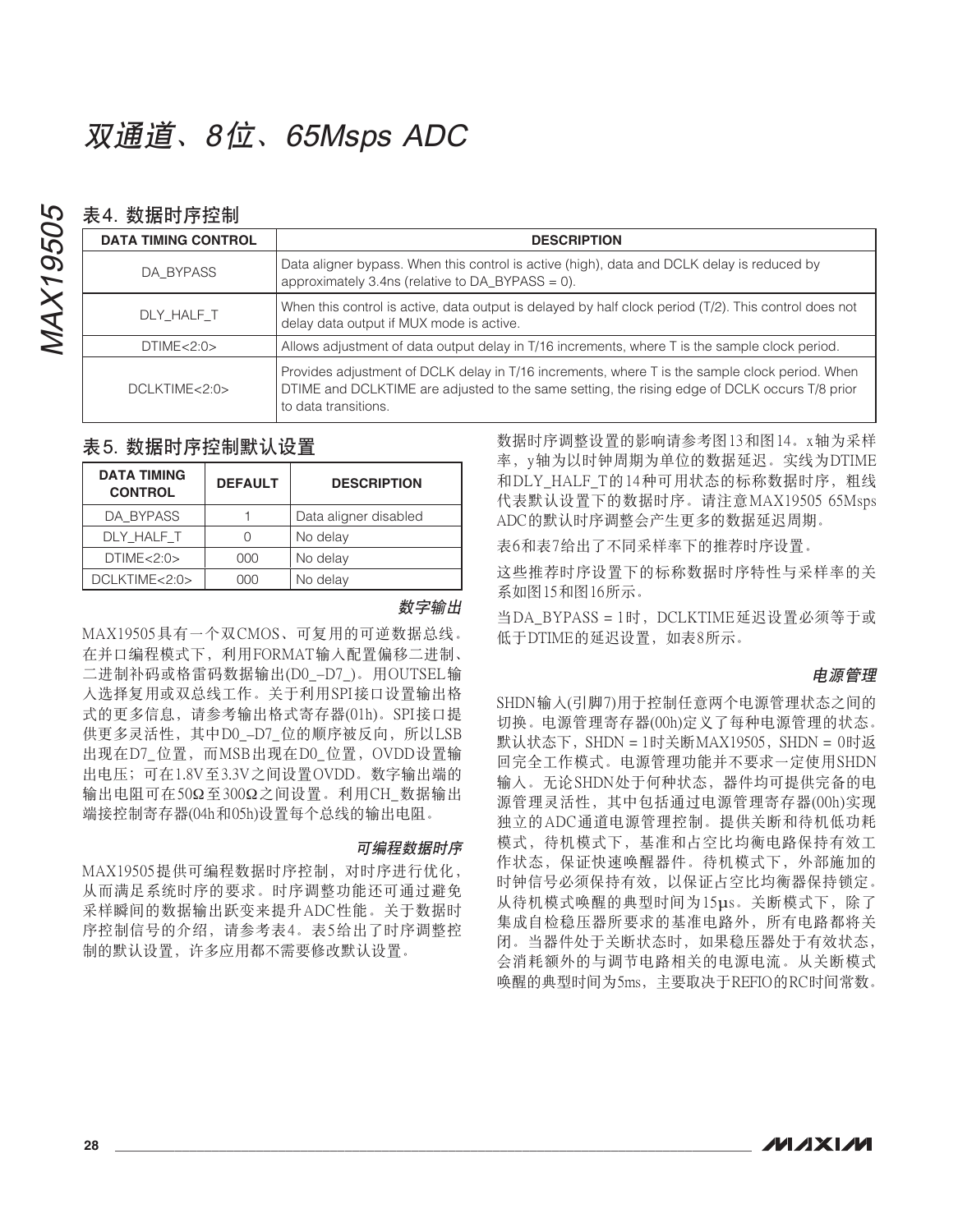

图13. 默认数据时序 $(V_{\text{OVDD}} = 1.8V)$ 



图14. 默认数据时序 $(V_{\text{OVDD}} = 3.3V)$ 

### 表6. 推荐时序调整(V<sub>OVDD</sub> = 1.8V)



图15. 推荐数据时序 $(V_{\text{OVDD}} = 1.8V)$ 



图16. 推荐数据时序 $(V_{\text{OVDD}} = 3.3V)$ 

| <b>SAMPLING RATE (Msps)</b> |    | $VOVDD = 1.8V$   |            |                         |               |
|-----------------------------|----|------------------|------------|-------------------------|---------------|
| <b>FROM</b>                 | т٥ | <b>DA BYPASS</b> | DLY HALF T | <b>DTIME&lt;2:0&gt;</b> | DCLKTIME<2:0> |
| 30                          | 56 |                  |            | 00C                     | 000           |
| 56                          | 65 |                  |            | 10                      | 101           |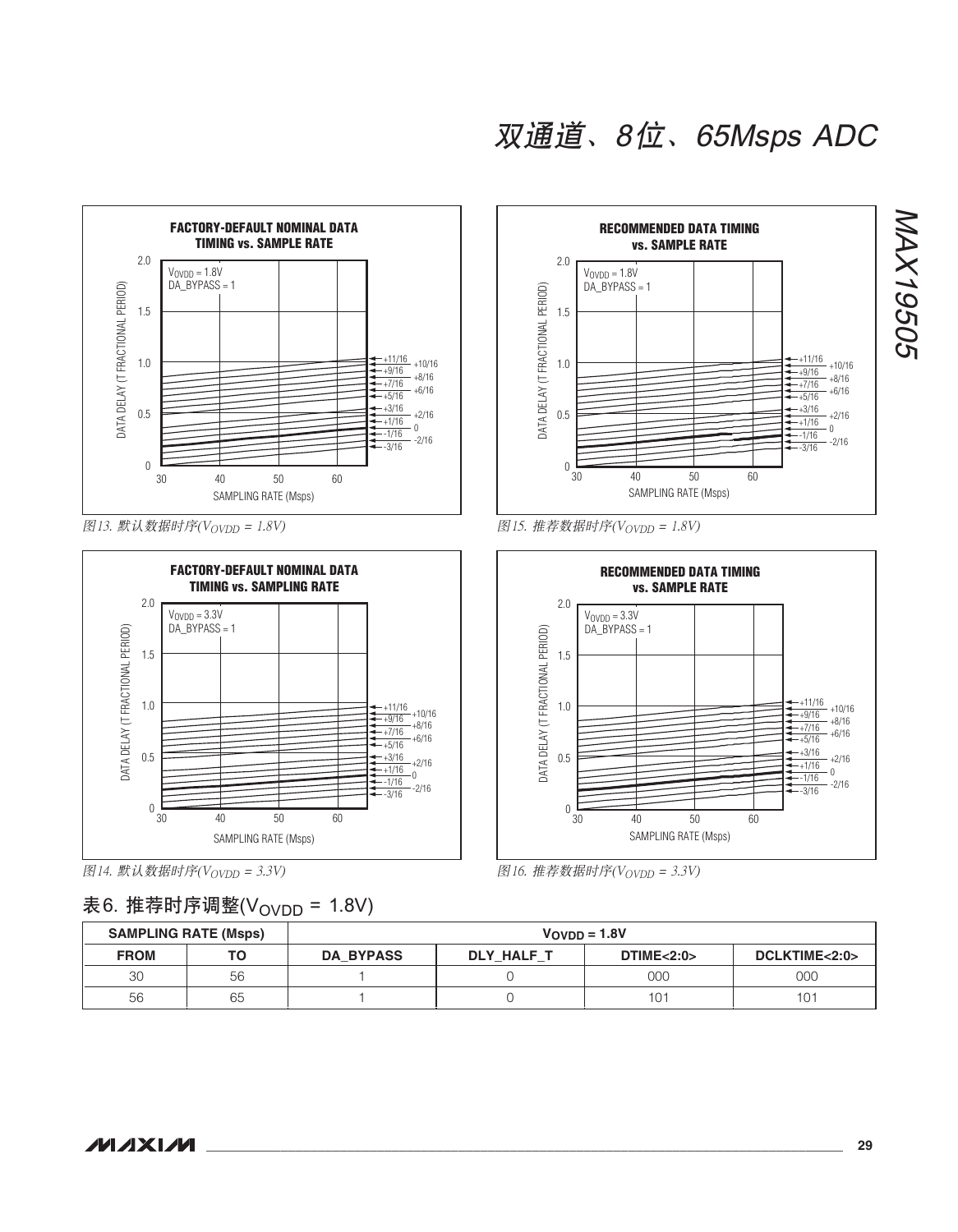### 表7. 推荐时序调整(Vovon = 3.3V)

| <b>SAMPLING RATE (Msps)</b> |    | $V$ OVDD = $3.3V$ |                   |                         |               |
|-----------------------------|----|-------------------|-------------------|-------------------------|---------------|
| <b>FROM</b>                 | тс | <b>DA BYPASS</b>  | <b>DLY HALF T</b> | <b>DTIME&lt;2:0&gt;</b> | DCLKTIME<2:0> |
| 30                          | 65 |                   |                   | 000                     | 000           |

### 表8. DA BYPASS = 1时, DCLKTIME和DTIME所允许的设置

| DTIME < 2:0>     | <b>ALLOWED DCLKTIME&lt;2:0&gt; SETTINGS</b>                                                       |
|------------------|---------------------------------------------------------------------------------------------------|
| 111 (-3T/16)     | $111 (-3T/16)$                                                                                    |
| 110 (-2T/16)     | 110 (-2T/16); 111 (-3T/16)                                                                        |
| 101 (-1T/16)     | 101 (-1T/16); 110 (-2T/16); 111 (-3T/16)                                                          |
| 000 (nominal)    | 000 (nominal); 101 (-1T/16); 110 (-2T/16); 111 (-3T/16)                                           |
| $001 (+1T/16)$   | 001 (+1T/16); 000 (nominal); 101 (-1T/16); 110 (-2T/16); 111 (-3T/16)                             |
| $010 (+2T/16)$   | 010 (+2T/16); 001 (+1T/16); 000 (nominal); 101 (-1T/16); 110 (-2T/16); 111 (-3T/16)               |
| $ 011 (+3T/16) $ | 011 (+3T/16); 010 (+2T/16); 001 (+1T/16); 000 (nominal); 101 (-1T/16); 110 (-2T/16); 111 (-3T/16) |

### 表 9. 复位方法

| <b>RESET MODE</b> | <b>DESCRIPTION</b>                                                                                                            |  |  |
|-------------------|-------------------------------------------------------------------------------------------------------------------------------|--|--|
| Power-On Reset    | Upon power-up (AVDD supply voltage and clock signal applied), the POR (power-on-reset) circuit initiates a<br>register reset. |  |  |
|                   | Software Reset   Write data 5Ah to address 0Ah to initiate register reset.                                                    |  |  |
|                   | Hardware Reset   A register reset is initiated by the falling edge on the SHDN pin when SPEN is high.                         |  |  |

#### 集成稳压器

MAX19505在模拟电源(AVDD)上集成了一个内部自检线性 稳压器, 如图17所示。当AVDD施加的电压低于2V时, 电压稳压器被旁路,而核心模拟电路由外部电源供电。 如果AVDD电压高于2V, 关闭稳压器旁路, 启动稳压模 式。稳压模式下, 内部核心模拟电路由稳压器提供的1.8V 稳定电压供电。在2.3V至3.5V AVDD输入电压范围内, 稳 压器提供1.8V输出电压。由于电源电流在该电压范围内 为常数, 模拟功耗与所作用的输入电压成正比。

### 用户可编程寄存器的默认设置及其它出厂设置储存在非 易失存储器。器件上电后,这些数值被加载到控制寄存 器。该操作发生在AVDD上电和施加输入时钟信号之后。 只要AVDD上电,将保留寄存器数值。AVDD上电的同时, 寄存器可以复位, 所有用户编程寄存器都将被默认值所 覆盖。通过串口发送的软件命令或通过SPEN和SHDN输 入的硬件控制,可以启动复位操作。复位时间与ADC时 钟周期成正比, 在65Msps时需要130µs, 表9总结了复位 方式。

上电和复位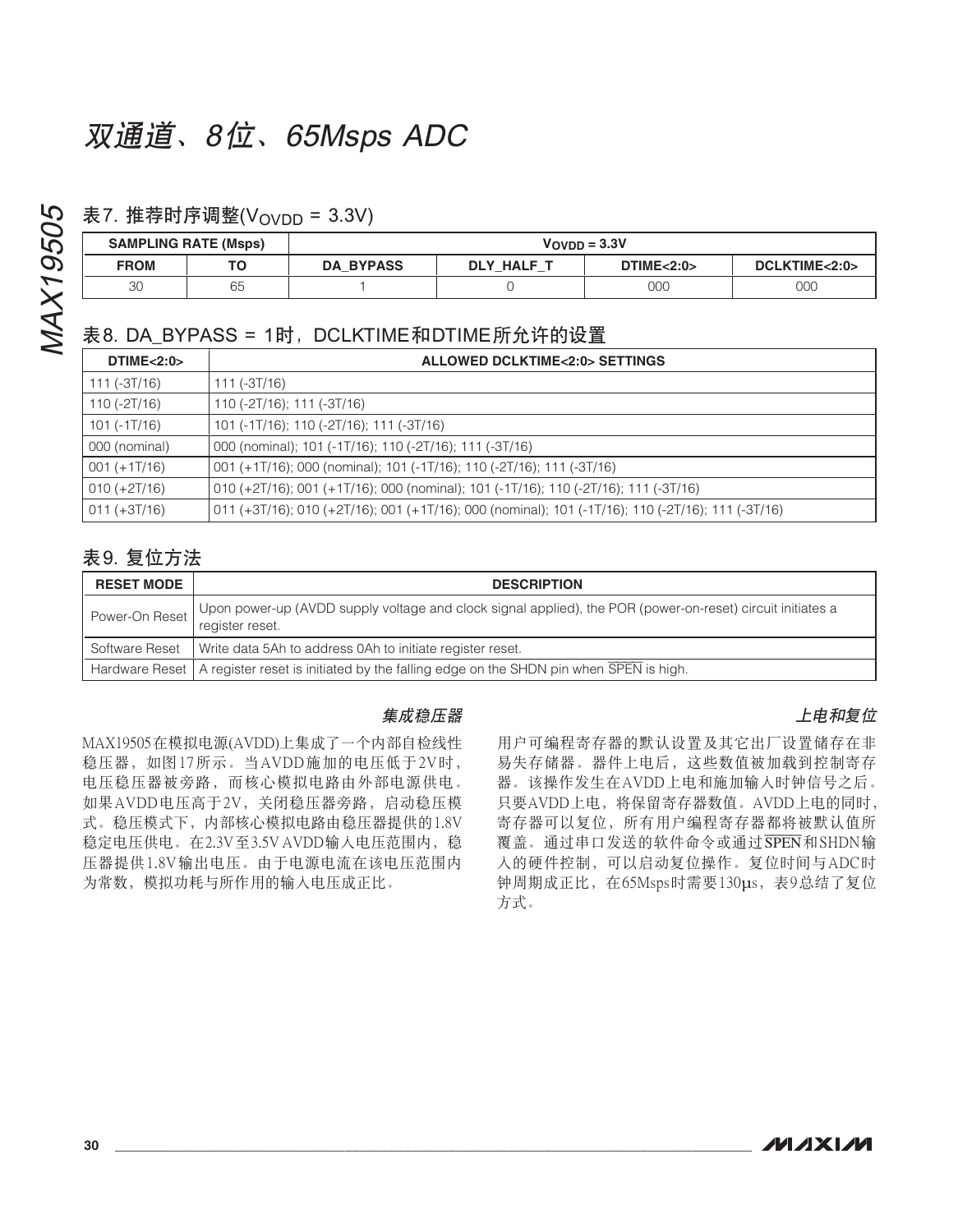

图17. 内部稳压器



图18. 输入频率在奈奎斯特频率以下时的变压器耦合输入驱动

应用信息

模拟输入

#### 变压器耦合差分模拟输入

MAX19505采用全差分输入信号时, 具有优于单端输入驱 动的SFDR和THD。差分输入模式下, 由于两路输入是平 衡的, 偶次谐波较低。另外, 与单端输入模式相比, 每 个ADC输入只需一半的信号摆幅。

利用RF变压器(图18)可以将单端信号转换为全差分信号, 提供了一个极好的解决方案。将变压器中心抽头连接至 CM\_, 提供共模电压。图中变压器具有1:1.4的阻抗比。 也可以选择不同的升压变压器,以降低驱动要求。输入 驱动信号摆幅的降低有助于改善整体失真。图18所示配 置对于奈奎斯特频率(fcLK/2)以下的输入可以提供较好的 工作特性。



图19. 输入频率超过奈奎斯特频率时的变压器耦合输入驱动

**MAXM** 

**\_\_\_\_\_\_\_\_\_\_\_\_\_\_\_\_\_\_\_\_\_\_\_\_\_\_\_\_\_\_\_\_\_\_\_\_\_\_\_\_\_\_\_\_\_\_\_\_\_\_\_\_\_\_\_\_\_\_\_\_\_\_\_\_\_\_\_\_\_\_\_\_\_\_\_\_\_\_\_\_\_\_\_\_\_\_ 31**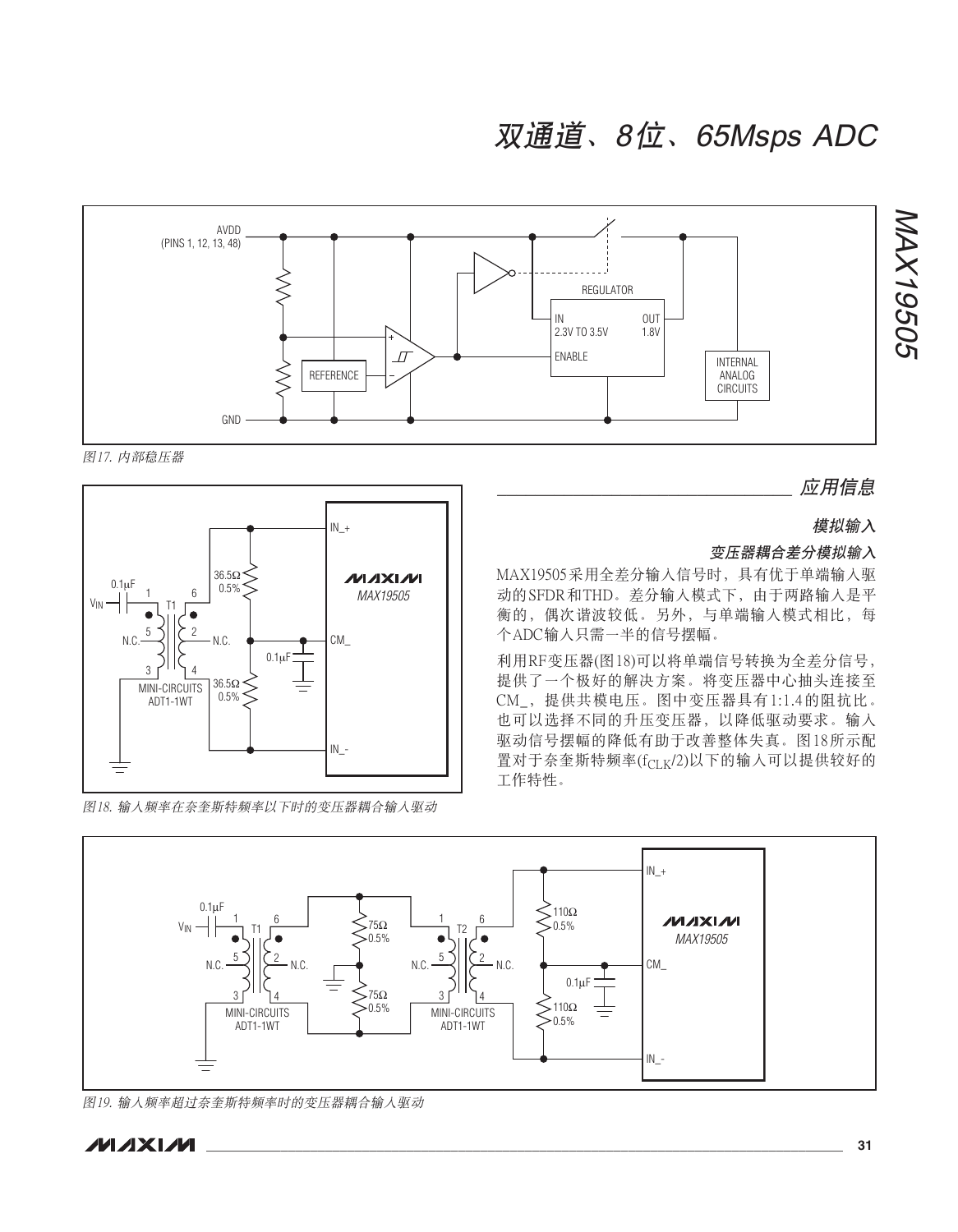

图20. 单端、交流耦合输入驱动

图19所示电路可将单端输入信号转换成全差分信号。图 19多用了一个变压器, 有助于改善共模抑制指标, 适用 于高于奈奎斯特频率的高频输入信号。一组75Ω和110Ω 端接电阻为信号源提供等效的50Ω端接。第二组端接电阻 连接至CM, 提供适当的输入共模电压。

#### 单端交流耦合输入信号

图20所示为单端交流耦合输入, MAX4108具有高速、宽 带、低噪声、低失真特性、保证输入信号的完整性。通 过内部2kΩ电阳, 偏置电压作用到输入端, 更多信息请参 考共模寄存器08h。

#### 百流耦合输入

MAX19505较宽的共模电压范围(0.4V至1.4V)使其能够采用 直流耦合信号, 须确保共模电压保持在0.4V至1.4V之间。

时钟输入

图21所示为单端至差分的时钟输入转换电路。

#### \_*接地、旁路和电路板布局注意事项*

MAX19505需要采用高速电路板布局技术。将所有旁路电 容尽量靠近器件放置, 最好与ADC处于同一层, 采用表 贴元件使寄生电感降至最小。利用0.1μF的陶瓷电容将 AVDD、OVDD、REFIO、CMA和CMB旁路至GND。带有 地层和电源层的多层电路板能够最大程度地保证信号的 完整性。使每一通道的高速数字信号引线远离敏感的模



图21. 单端至差分时钟输入

拟引线, 须确保模拟输入引线与各自的转换通道隔离开, 使通道间串扰降至最低。保证所有信号线尽可能短,并 目没有90°转角。



#### 积分非线性(INL)

INL为实测传输函数与最佳拟合直线的偏差, 最大偏差定 义为INL。

#### 微分非线性(DNL)

微分非线性是实际传输函数的步长宽度与1个LSB理想值 之差, 小于1 LSB的DNL误差保证不会产生失码, 并可确 保传输函数单调。在传输函数的每个步长测量DNL偏差, 最大偏差定义为DNL。

#### 失调误差

失调误差是表示实际传输函数与理想传输函数在中点的 匹配程度的参数。理想情况下,中点跳变出现在中点以 上0.5个LSB处, 失调误差是测试得到的中点跳变点与理 想中点跳变点间的差值。

#### 增益误差

增益误差表示在规定的满量程输入范围内、实测传输函 数斜率与理想传输函数斜率的匹配度。增益误差定义为 实测传输函数的相对误差, 用百分比表示。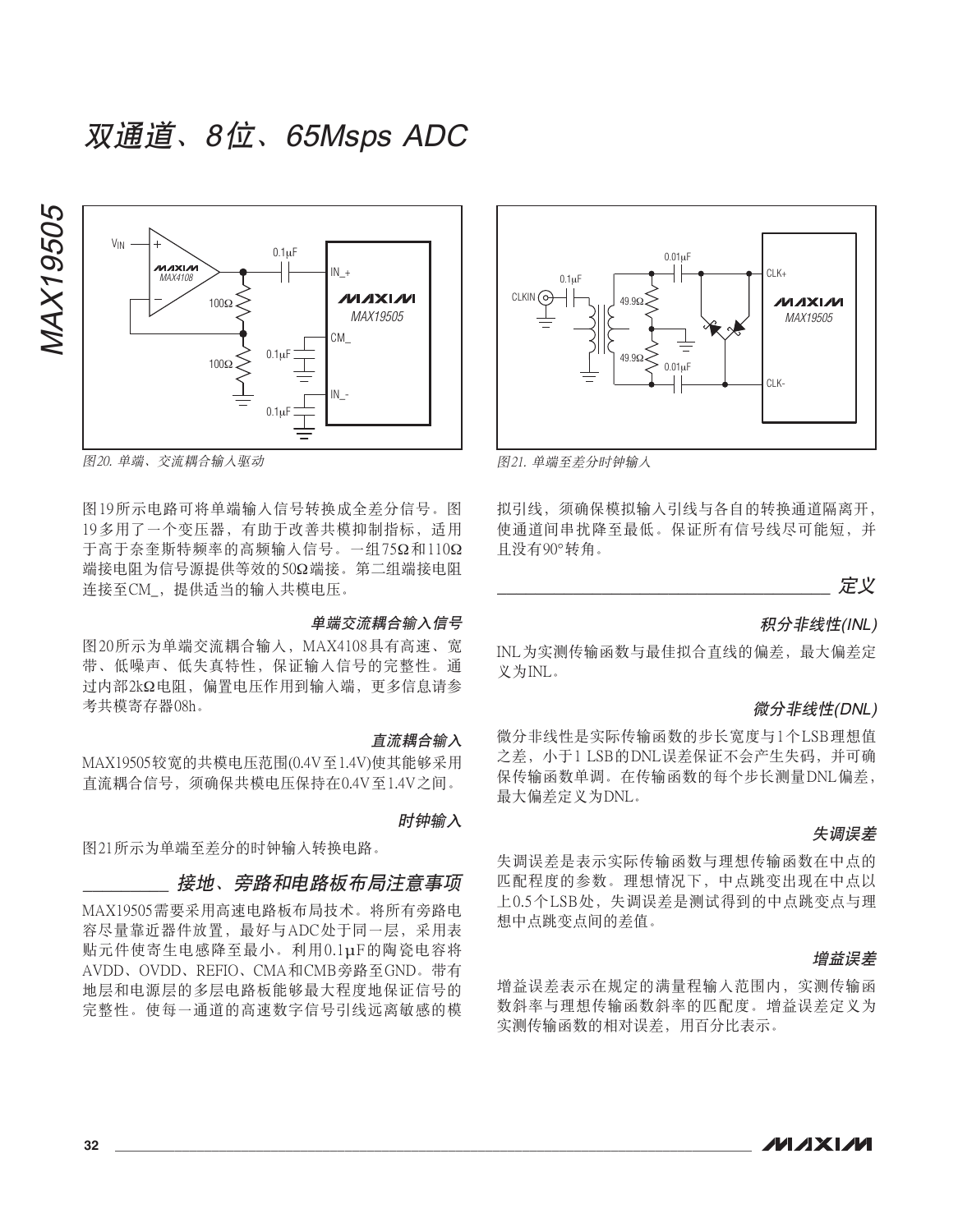#### 小信号噪底(SSNF)

SSNF为小信号输入在奈奎斯特频带内的累积噪声和失真 功率。计算噪声时排除直流失调。对于这种转换器, 小 信号定义为幅值小于-35dBFS的单音信号。该参数句含了 转换器的热噪声和量化噪声, 用于计算接收通道的总噪 声系数, 关于热噪声和量化噪声基底的详细信息, 请参 考网站china.maxim-ic.com上的应用笔记。

#### 信噪比(SNR)

从数字采样中重建最佳波形, 理论上SNR最大值是满量程 模拟输入(RMS值)与RMS量化误差(剩余误差)之比, 理想 情况下, 模/数转换噪声的最小理论值仅由量化误差产生, 并且直接由ADC的分辨率(N位)决定:

 $SNR$ [max] = 6.02 x N + 1.76

实际上, 除了量化噪声外还有其它噪声源: 热噪声、基 准噪声、时钟抖动等。SNR采用RMS信号与RMS噪声之 比来计算。RMS噪声包括除基波、前六次谐波(HD2-HD7) 与直流失调以外所有奈奎斯特频率的频谱成分。

 $SNR = 20 \times log \left( \frac{SIGNAL_{RMS}}{NOISE_{RMS}} \right)$ 

#### 信号与噪声 + 失真比(SINAD)

SINAD采用RMS信号与RMS噪声+RMS失真之比来计算。 RMS噪声包括除基波、前六次谐波(HD2-HD7)和直流失调 以外奈奎斯特频率的所有频谱成分,而RMS失真包括前 六次谐波(HD2-HD7)。

$$
SINAD = 20 \times \log \left( \frac{SIGNAL_{RMS}}{\sqrt{NOISE_{RMS}^{2} + DISTORTION_{RMS}^{2}}} \right)
$$

### 双通道、8位、65Msps ADC

#### 单音无杂散动态范围(SFDR1和SFDR2)

SFDR是基波(最大信号成分) RMS幅值与不包括直流失调的 第二大杂散成分的RMS幅值之比,以分贝为单位。SFDR1 反映基于最差2次或3次谐波失真的杂散性能。SFDR2定 义为不包括2次、3次谐波及直流失调的最差杂散分量。

### 总谐波失真(THD)

THD通常是输入信号前六次谐波的RMS之和与基波之比, 可以用下式表示:

$$
\text{THD} = 20 \times \log \left( \frac{\sqrt{v_2^2 + v_3^2 + v_4^2 + v_5^2 + v_6^2 + v_7^2}}{v_1} \right)
$$

其中V<sub>1</sub>为基波幅值, V<sub>2</sub>-V<sub>7</sub>为2次至7次谐波(HD2-HD7)的 幅值。

#### 三阶交调(IM3)

IM3为奈奎斯特频带内三阶交调产物的总功率与两路单音 输入f<sub>IN1</sub>和f<sub>IN2</sub>总功率的比值。每路输入信号电平为-7dBFS, 三阶交调分量为2 x f<sub>IN1</sub> - f<sub>IN2</sub>、2 x f<sub>IN2</sub> - f<sub>IN1</sub>、2 x f<sub>IN1</sub> + f<sub>IN2</sub>、  $2 x f_{IN2} + f_{IN1}$ .

### 孔径延识

输入信号在采样时钟的上升沿进行采样。孔径延时(tAD)是 指采样时钟上升沿与实际采样瞬间的微小延时。

#### 孔径抖动

孔径抖动(tAT)定义为采样与采样之间孔径延时的变化。

#### 过驱动恢复时间

过驱动恢复时间是ADC从超过满量程限制的输入瞬间进 行恢复所需要的时间。规定过驱动恢复时间在输入超出 满量程±10%的情况下进行测量。

#### 芯片信息

PROCESS: CMOS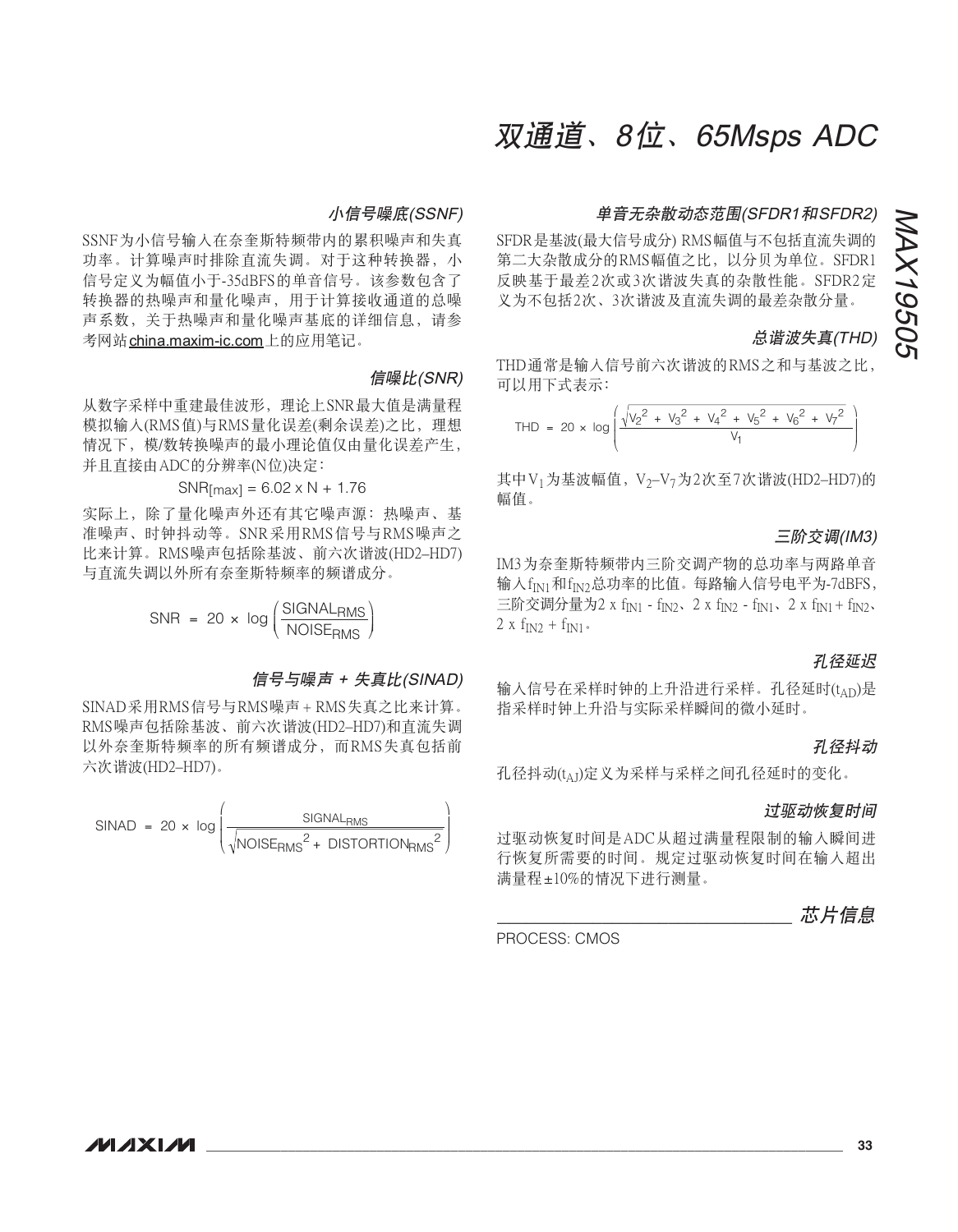

### ```````````````````````````````````````````````````````````````````````````` ॖᓤቧᇦ

如需最近的封装外形信息和焊盘布局,请查询**china.maxim-ic.com/packages**,请注意,封装编码中的"+"、"#"或"-"仅表示RoHS状态。 **入秋的中的行行的有效。**<br>封装图中可能包含不同的尾缀字符,但封装图只与封装有关,与RoHS状态无关。

| $-14.70$<br>— ÷a<br><b>TTI</b>          | .               | $\sim$ $-$ |
|-----------------------------------------|-----------------|------------|
| $ -$<br>48<br>$\sim$ $\sim$<br><u>—</u> | $-1077$<br>'40. | ---        |